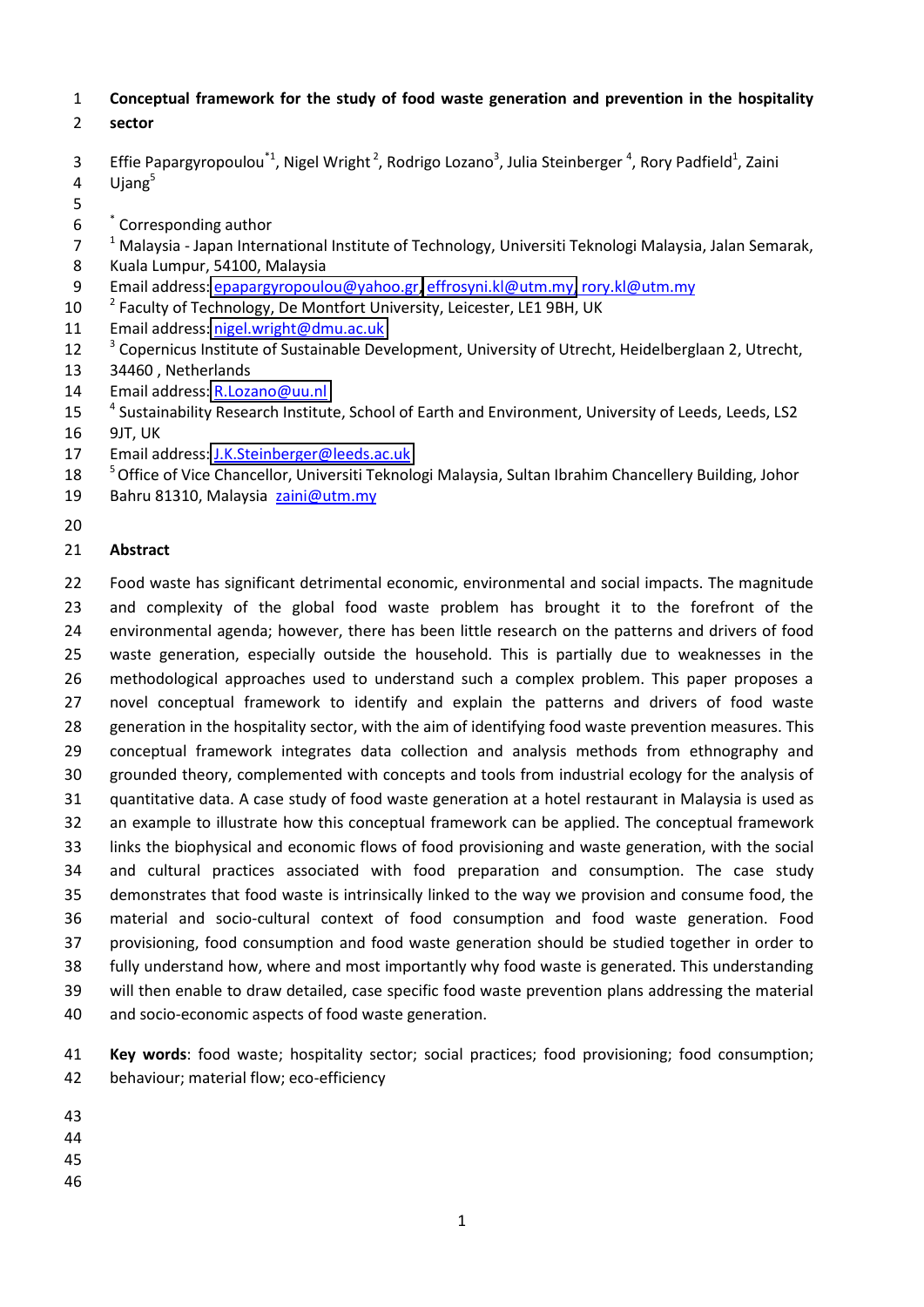### **1 Introduction**

 Food waste has become increasingly visible in policy and academic debates, due to its detrimental environmental, social and economic impacts (Gustavsson et al., 2011); however, evidence on the drivers that give rise to food waste throughout the food supply chain is still limited (Betz et al., 2015). Research tends to focus on household and retail food waste, in order to inform national and local waste management policy (see Parizeau et al., 2015; WRAP, 2013). Emerging literature covering entire food supply chains (Beretta et al., 2013; Mena et al., 2014), the hospitality sector (Pirani and Arafat, 2015), and canteens in workplaces (Goggins and Rau, 2015) provides insights into the somewhat neglected topic of food waste generation outside the household. These gaps in literature exist because the significance of food waste has been recognised only recently, and due to the way food waste has been approached in research (Garrone et al., 2014). Food waste has been studied largely from an engineering, technological perspective, with the exception of a small but growing number of researchers from other disciplines (Cohen, 2015; Edwards and Mercer, 2007; Evans, 2014; Papargyropoulou et al., 2014). In addition, food waste has predominately been studied either through quantitative (see Beretta et al., 2013) or qualitative (e.g. Evans, 2011) methods; however, there have been limited peer-reviewed papers using mixed methods.

 Given the knowledge gap in food waste patterns and drivers outside the household and the limitations of existing methodological approaches, this paper proposes a mixed methods conceptual framework for the study of food waste generation and prevention. The framework is aimed at providing measures for food waste prevention in the hospitality sector, based on a comprehensive assessment of the context, drivers and patterns of food waste generation. The paper also presents a comprehensive case study of food waste generation in the hospitality sector, as a means to illustrate this conceptual framework. The case study demonstrates how the proposed conceptual framework can provide a deeper level of analysis and offers substantial empirical data on food waste generation.

 The paper is structured as follows. Section 2 presents the background, origins and applications of the tools, methods and research strategies incorporated in the proposed conceptual framework and how the framework was developed. Section 3 explains how these tools, methods and research strategies have been applied within the framework. In Section 4 a case study of food waste generation in a hotel restaurant in Malaysia is used as an example to illustrate how the proposed conceptual framework can be applied in a real research setting. The discussion on how the results from the case study relate to the literature on food waste generation is also presented in Section 4. Finally, the conclusions and the implications of the paper are presented in Section 5.

## **2 Literature review**

 This section provides a brief review to the main components of the proposed conceptual framework, with a focus on their origins and applications. It begins with tools and concepts used to collect and analyse quantitative data such as waste audit, Material Flows Analysis (MFA) and eco-efficiency 83 analysis. Next, the section introduces the background to more qualitative research designs such as ethnography and grounded theory, and qualitative methods such as participant observation, interviews and focus groups. The section concludes with the development of the proposed conceptual framework, emerging from the literature.

 The first quantitative method discussed in this section is the waste audit. Waste audits are used in baseline studies to assess hotspots of food waste generation and inform waste prevention and management strategies (WRAP, 2011). They measure the quantity and composition of waste streams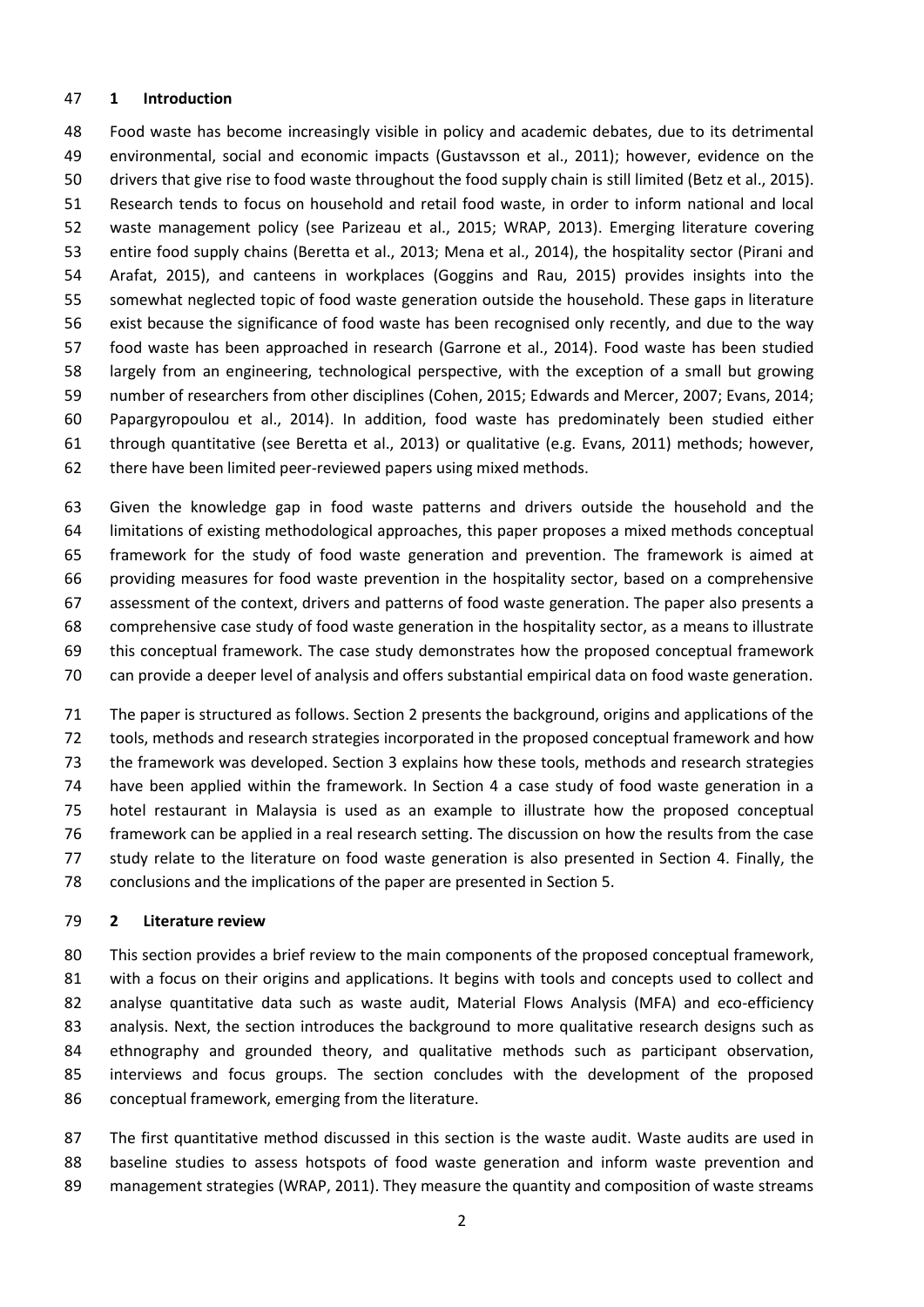with the use of weighing scales and in-situ compositional analyses. Often waste audits are carried out for small samples that represent a larger population since they are time and labour intensive. They are often repeated at different times to account for seasonal or other time related variations. In research, waste audits are mainly applied in descriptive, baseline waste characterisation studies (Okazaki et al., 2008; Wilkie et al., 2015).

 Waste studies rely heavily on quantitative data (Newenhouse and Schmit, 2000), which can be analysed with the use of tools and methods from the field of industrial ecology, such as Material Flow Analysis (MFA) and eco-efficiency analysis. MFA is a systematic assessment of the flows and stocks of materials within a system defined in space and time (Brunner and Rechberger, 2003). MFA connects the sources, the pathways, and the intermediate and final sinks of a material. MFA aims to model a socioeconomic system, identify its ecologically and economically relevant flows of energy, materials and chemical substances (Fischer-Kowalski and Huttler, 1999). MFA is often described using the metaphor that the material fluxes represent the metabolism of the system (metabolism of the anthroposphere (Baccini and Brunner, 1991) and industrial metabolism (Ayres, 1989)). The first applications of MFA were within the fields of economics and engineering, although MFA has been increasingly recognised as a useful decision making tool in resource, environmental and waste management (Deutz and Ioppolo, 2015; Rieckhof et al., 2014). MFA has been used in recent studies to quantify food losses in Switzerland (Beretta et al., 2013) and investigate food waste in the Swiss food service sector (Betz et al., 2015). Sankey diagrams can help to illustrate the MAF (Schmidt, 2008). A Sankey diagram is a graphic illustration of flows, like energy, material or money flows. The flows are depicted as arrows with the width of the arrows proportional to the size of the flow.

 In addition to MFA, eco-efficiency is another concept from industrial ecology used in environmental and sustainability research (Gabriel and Braune, 2005). According to the World Business Council for Sustainable Development (WBCSD, 2000) eco-efficiency is concerned with creating more value with less impact. Eco-efficiency as an instrument for sustainability analysis, indicates an empirical relation in economic activities between environmental cost or value and environmental impact (Huppes and Ishikawa, 2005). Eco-efficiency can be expressed by the ratio of economic value/environmental impact (WBCSD, 2000). Eco-efficiency is improved by reducing the environmental impact while maintaining or increasing the economic value. Although the concept of eco-efficiency has been applied predominately at a product level, as a tool it has been used for example to promote the competitiveness of economic activities in a Finnish region and mitigate their harmful environmental 121 impacts (Seppäläa et al., 2005) and to evaluate waste management options in China (Zhao et al., 2011). In the waste management field it has been a useful tool in comparing competing waste management options (Pires et al., 2011).

124 Despite their strengths, eco-efficiency analysis and MFA do not allow for the analysis of social practices, motivations and behaviours of waste producers. A number of methods can be used to analyse such phenomena, such as ethnography and Grounded Theory (GT).

 Ethnography is the systematic study of people and cultures, rooted in the social sciences used extensively in anthropology and sociology (Gobo, 2008a). Such studies are conducted on a system bounded in space and time and embedded in a particular physical and sociocultural context (Emerson et al., 2001). In ethnography, the researcher spends a considerable amount of time carrying out field work in order to participate in the social life of the actors observed, while at the same time maintaining sufficient cognitive distance so that he or she can remain objective (Emerson et al., 2001). Various data collection methods are available in ethnography, including participant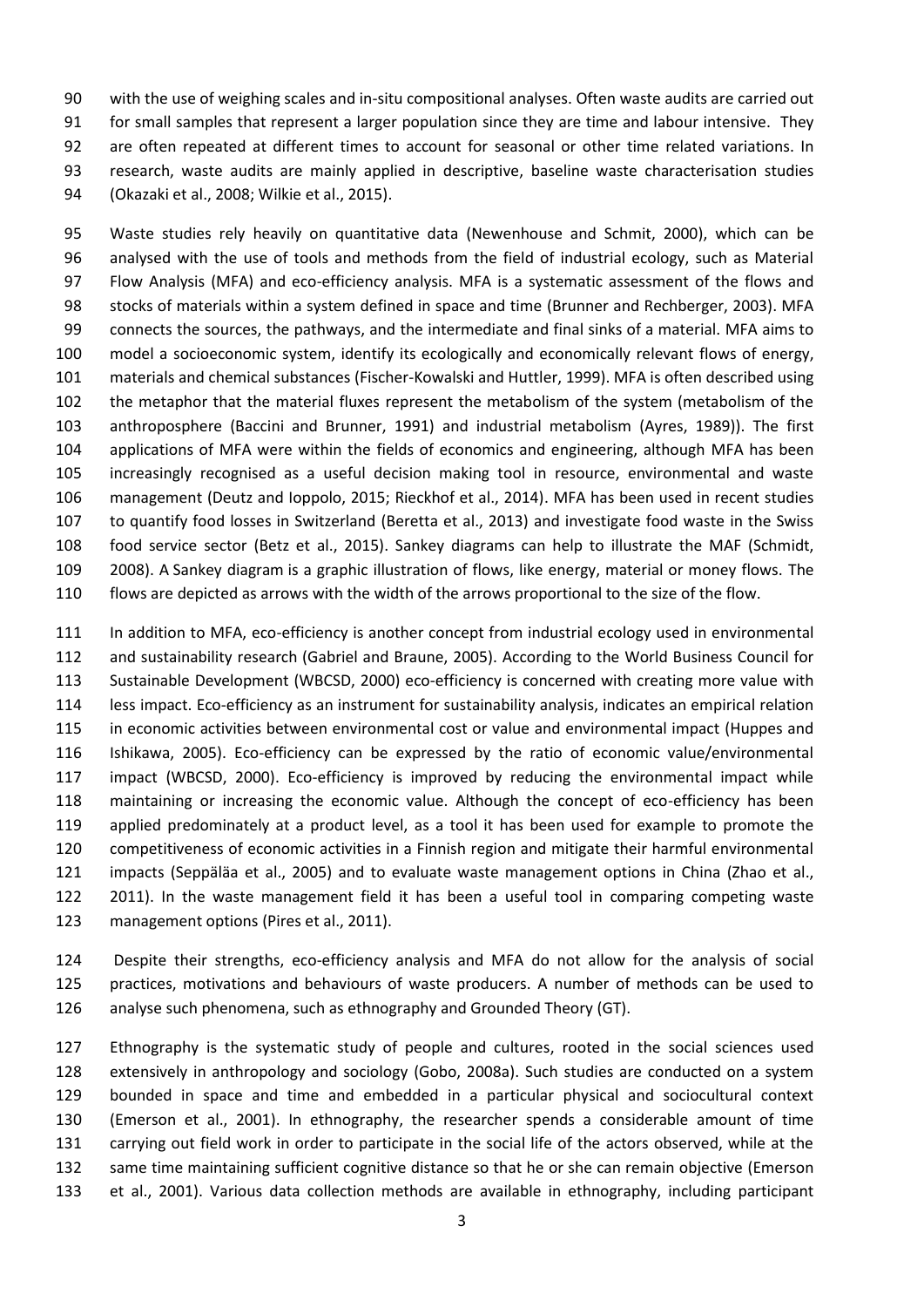observations, interviews, focus groups, audio-visual material and documents (Gobo, 2008b). A number of waste and food waste studies have used an ethnographic approach (Evans, 2014, 2011; Goonan et al., 2014; Gregson et al., 2013; Hetherington, 2004). In these studies a mixture of data collection methods were used such as interviews, focus groups and participant observation.

 Participant observation is a qualitative method that involves the systematic observation, recording, 139 analysis and interpretation of peoples' behaviour (Saunders et al., 2009). A certain level of immersion of the researcher in the research setting itself is required, in order to discover the material and social context in which the study is set within (Delbridge and Kirkpatrick, 1994). Gill and Johnson (2002) suggest four roles the researcher can adopt in participant observation: (i) complete participant; (ii) complete observer; (iii) observer as participant; (iv) participant as observer. One of the advantages of participant observation is that it provides a form of triangulation for the other research methods adopted within the research design (Saunders et al., 2009). Along with participant observation, interviews have been commonly used in ethnographic studies (Sherman Heyl, 2001). Interviews can range from the highly structured as used in questionnaire surveys, through to the semi-structured, and the relatively unstructured (Crang and Cook, 2007a). Focus group is another method used to gain 149 a rich understanding of a subject's views on a specific topic within a group (Saunders et al., 2009). 150 The power dynamics within the group, the group's homogeneity, duration and location are factors affecting the outcome of the method (Crang and Cook, 2007b). In the field of sustainability, structured interviews and questionnaire surveys are the most popular type of interviews used, when assessing for example the drivers for corporate sustainability (Lozano, 2013), priorities for tropical peatland conservation (Padfield et al., 2015), patterns and drivers of household waste prevention (Quested et al., 2013, 2011), and household energy consumption (Sahakian and Steinberger, 2011). Some studies (e.g. Martin et al., 2006; Padfield, 2011; Quested et al., 2011) follow up surveys with 157 focus groups or group interviews to test the surveys' findings. Data collected by ethnographic methods described above have been in the past analysed with the use of grounded theory.

 In GT, the researcher uses multiple stages of collecting, refining, and categorizing the data (Charmaz, 2014). The principles of emergence, theoretical sampling, and constant comparison are fundamental in GT in order to obtain a theory grounded in the data (Corbin and Strauss, 2008; Walsh et al., 2015). The principle of emergence requires that the researcher approaches the subject of research with as few predetermined ideas as possible and remains open to what is discovered empirically. This is achieved through the processes of theoretical sampling and constant comparison (Glaser and Strauss, 1967). Theoretical sampling is the process in which the researcher simultaneously collects, codes, and analyses data, with the purpose of generating and developing theoretical ideas. In this process the researcher makes decisions about the type of data worthwhile collecting and analysing in order to develop aspects of the emerging theory (Glaser, 1978). Through the constant comparative method data are continuously compared with previously collected and analysed data as the researcher determines if the new data support (or not) the emerging concepts. GT has been used mainly in sociology, nursing, management, education, marketing and the information systems field (Bryant and Charmaz, 2007). In the waste management field Gai et al. (2009) used GT to analyse data from interviews about medical waste management in China. The coding procedures of GT were used in a number of studies to understand the drivers for householders to minimise waste (Graham-Rowe 175 et al., 2014) and commuters' motivation to use a car (Gardner and Abraham, 2007). In most of these cases GT was used as a method of analysis of qualitative data, not with the intention of deriving new theories.

2.1 Definitions of food waste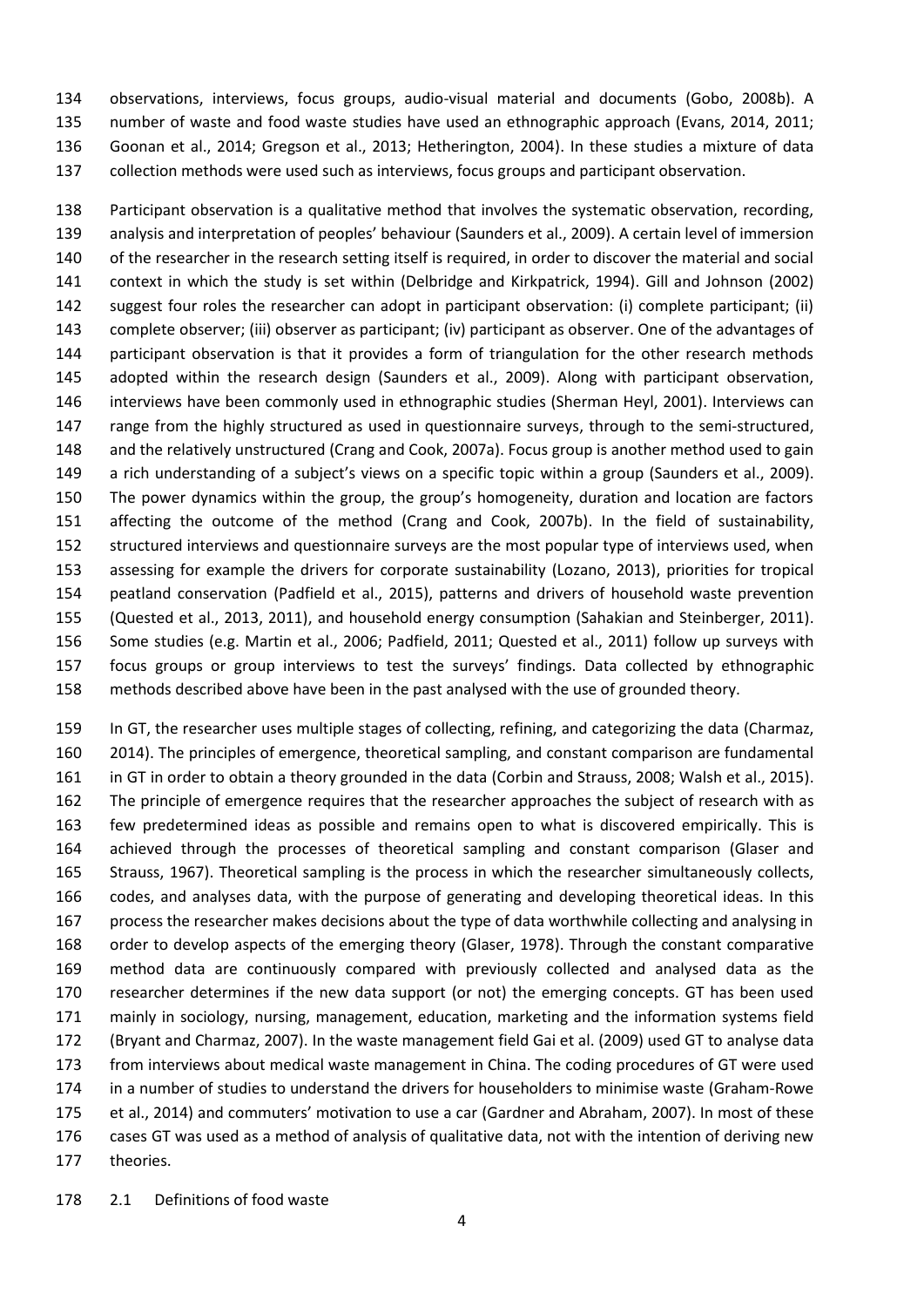The FAO defines food waste as food which was originally produced for human consumption but was not consumed by humans, instead it was directed into a non-food use (for humans), feed for animals or waste disposal (e.g. feedstock to an anaerobic digestion plant or incinerator, disposal at a landfill) (FAO, 2014). Based on Quested et al (2011) and Papargyropoulou et al (2014), food waste is grouped into three categories: (i) Avoidable food waste refers to food that could have been eaten at some point prior to being thrown away, even though much of it would have been inedible at the point of disposal; (ii) Unavoidable food waste refers to the fraction of food that is not usually eaten, including items such as banana skins, apple cores, egg shells and chicken bones; and (ii) Possibly avoidable food waste refers to food that is eaten in some situations but not others, such as potato skins. In the context of a high-end restaurant, such as the case study presented in this paper, possibly avoidable and unavoidable are combined and reported as unavoidable food waste. This is justified as it is unlikely that possibly avoidable food waste items will be consumed in a restaurant like that (for example most likely potato skins will not be served to the customer).

2.2 Developing a conceptual framework for the study of food waste generation and prevention

 The conceptual framework for the study of food waste generation and prevention presented in this paper was developed from the literature (based on Betz et al., 2015; Evans, 2011; Evans et al., 2013; Graham-Rowe et al., 2014; Quested et al., 2011) [\(](#page-4-0) 

<span id="page-4-0"></span> [Figure 1\)](#page-4-0). It was designed so it can respond to the challenges faced in the research process and adapt to the individual nature of a particular case study. In the initial stages of the development of the conceptual framework, a waste audit featured as the main tool for data collection, focusing primarily on quantitative data such as weight, composition and origin of food waste; however, the waste audit offered limited insights into the drivers for food waste generation. Building from ethnography, methods such as participant observation, interviews and focus groups were incorporated in order to collect qualitative data. The framework is designed in such a way that both quantitative and 203 qualitative methods are carried out simultaneously and the emerging findings inform the direction and focus of both methods. For example, a preliminary analysis of the waste audit data can indicate which stages of the food preparation and consumption the qualitative methods should focus more on, and what questions would yield deeper insights during the interviews and focus group. In a similar way, insights on the drivers of food waste generation arising from the qualitative methods can inform the type of quantitative data needed to prove or disprove the main points coming out of the interviews. This exchange of findings and results between the different methods, illustrated by the use of dotted red arrows in Figure 1, is designed to happen concurrently to the actual data collection and analysis process.

 [Figure 1](#page-4-0) suggests a linear process flow; in reality the research process involved a number of cycles of simultaneous data collection and analysis, before reaching a conclusion.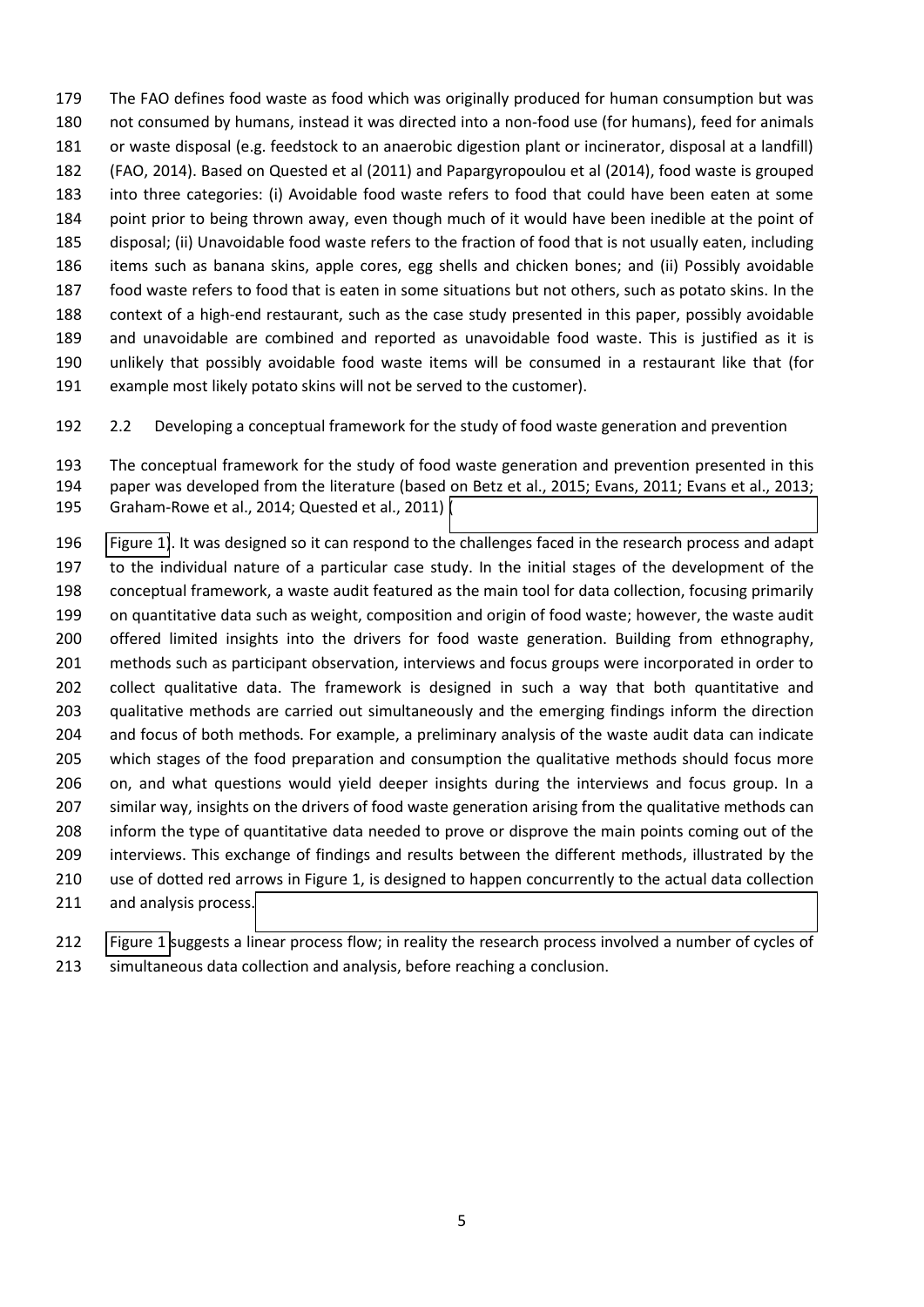

215 **....** Exchange of findings between quantitative & qualitative methods

216 Figure 1: Conceptual framework for the study of food waste generation and prevention in the 217 hospitality sector

## 218 **3 Methods**

<span id="page-5-0"></span> The conceptual framework for the study of food waste generation and prevention was implemented and tested in a case study. The unit of analysis for the case study was a hotel restaurant. The case 221 study used in-depth and semi-structured interviews, focus groups, observation, and quantitative data collection techniques. Food waste generation was studied from the time of purchasing of raw food supplies, throughout food storage, preparation and cooking, consumption and, finally, discarding of food waste. An in-depth analysis of waste collection and final disposal was not included, since these 225 stages are outside the remit and control of the restaurant.

226 3.1 Quantitative methods and tools from industrial ecology

 The quantitative data collection methods used in the case study were aimed at identifying processes and activities within the restaurant that give rise to food waste. They assessed the amount and type 229 of food purchased and measured the food waste generated in order to prioritise the most promising measures for waste prevention. By measuring how much food waste was produced from the different processes within the restaurant, the most wasteful processes could be identified. This evidence guided the waste minimisation strategy by informing where the focus should be and which measures could have a greater impact in reducing food waste.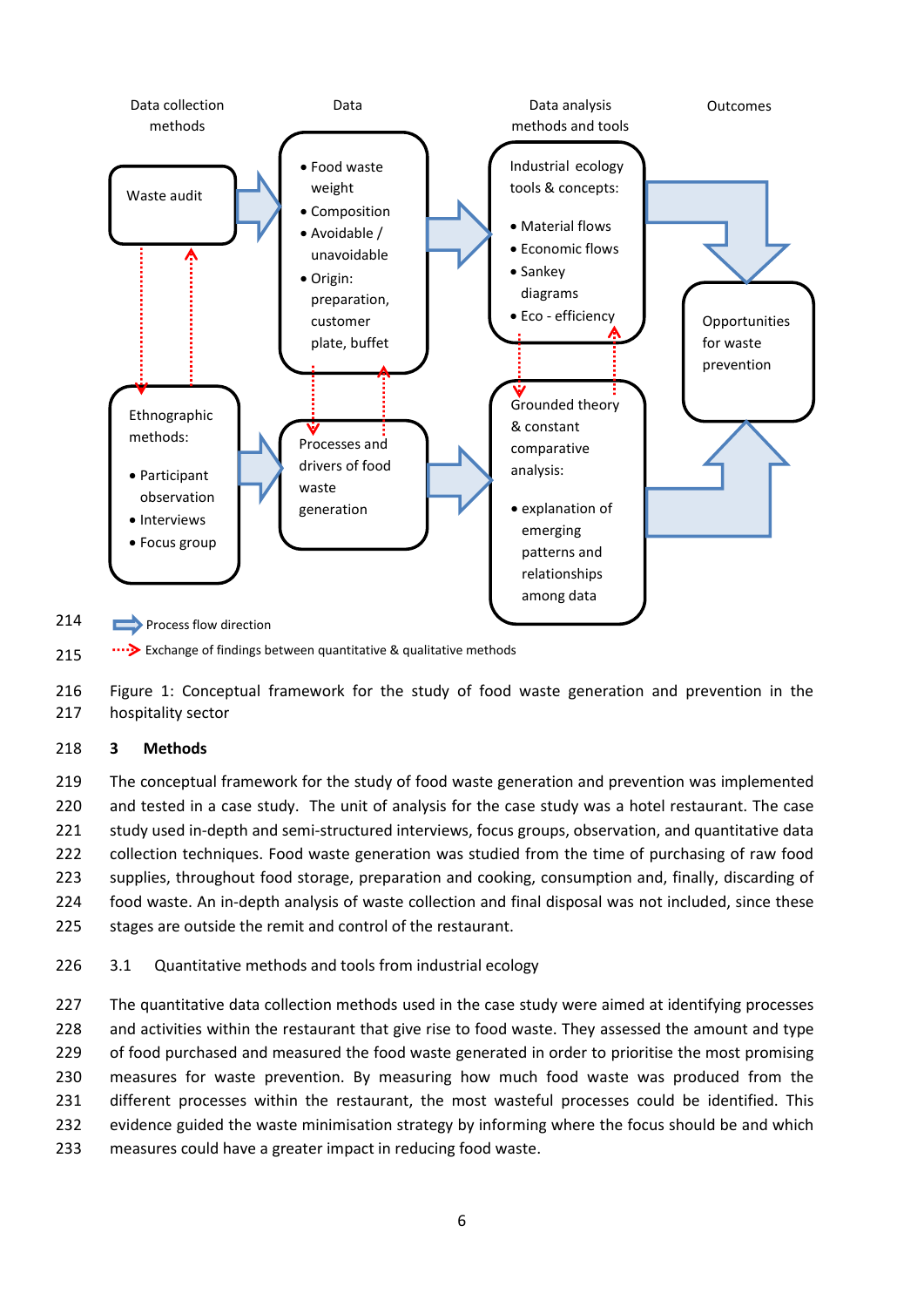The quantitative data collection methods comprised of a food waste audit, photographic records, collection of financial records, and inventory of food purchases. During the food waste audit, the amount and type of food waste were identified (Quested et al., 2011). The amount of food waste generated was measured and recorded continuously throughout the day for one week in order to account for weekly variations.

239 Building on previous research (Sustainable Restaurant Association, 2010), three types of food waste 240 were recorded: 'Preparation waste': produced during the food preparation stage, due to 241 overproduction, peeling, cutting, expiration, spoilage, overcooking, etc.; 'Customer plate leftover 242 waste': food discarded by customers after the food has been sold or served to them; and 'Buffet 243 leftover waste', such as excess food that has been prepared but has not been taken onto the 244 customer's plate or consumed thus left on the buffet or a food storage area (in the chiller or warmer) 245 and later discarded. In addition to the amount of food waste generated and the process that gave 246 rise to it, in-situ estimates of the edible fraction of food waste were made based on visual 247 observations; so that the avoidable and unavoidable fractions could be determined. Visual 248 examination was selected due to time restrictions, although this method may be subjective. In order 249 to reduce error and bias, visual observations were carried out and cross checked by two researchers. 250 The reasons that led to the wastage were also recorded.

 These three types of food waste were recorded and linked to a specific type of meal (breakfast, lunch, or dinner). This allowed conclusions to be drawn about the most wasteful eating times and the food types that contributed most to the wastage. Significant efforts were made into capturing food waste at the point of generation and recording not only its total weight but also the weight of its individual ingredients before they were mixed with the rest of the food waste; however, in the case of oils a combination of weighing and estimation based on visual observations was used because it was not always possible to separate the oil from the cooked meals. This approach provided sufficient information in order to categorise food and food waste into nine food commodity groups, including oils, and produce detailed material flow diagrams. The food commodity categories are presented in [Table 1.](#page-5-0)

| <b>Food commodity category</b> | Type of foods included in category                                                                                  |
|--------------------------------|---------------------------------------------------------------------------------------------------------------------|
| Cereal                         | Rice, pasta, noodles, bread, floor, pastries, other wheat, barley, maize, oat<br>products                           |
| Dairy                          | Milk, cheese, yogurt, ice cream and other dairy products                                                            |
| Eggs                           | Eggs                                                                                                                |
| Fish and seafood               | Fresh water fish, demersal fish, pelagic fish, other marine fish, crustaceans,<br>other aquatic animals, and plants |
| <b>Fruits</b>                  | All fruits                                                                                                          |
| Meat                           | Bovine meat, mutton/goat meat, pig meat, poultry meat, other meat, offal                                            |
| Oils and fats                  | Olive, palm, vegetable oils, butter, other animal and vegetable oils and fats                                       |
| Sauces including liquid        | All premade and in situ prepared sauces, including tinned tomatoes, salad                                           |
| fraction of dishes             | dressing, canned soup, and all other liquid fractions within dishes                                                 |
| Vegetables, roots and pulses   | All vegetables, potatoes and pulses                                                                                 |

261 Table 1: Food commodity groups used in this study to categorise incoming food and waste

262 Adapted from (Gustavsson et al., 2011)

263 The weight and composition of the food waste was then combined with the incoming flows of food 264 to produce economic flows graphs and eco-efficiency ratios for each food commodity group. The 265 incoming flows of the fresh food delivered and cooked daily, such as fruits, vegetables, meat, fish,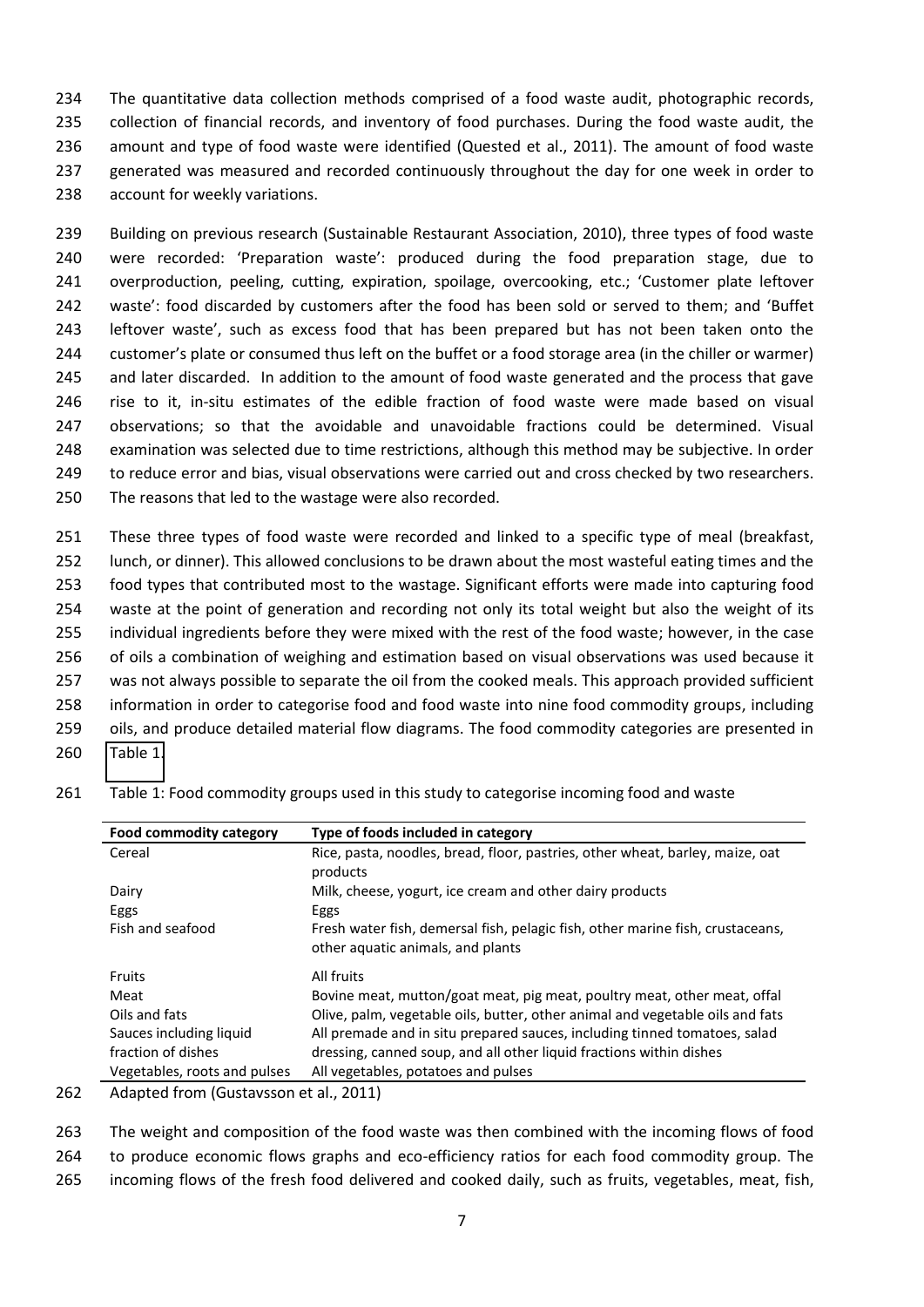were determined by the food purchasing and delivery records of the waste audit week. For food items used from the stock, such as oils, rice, pasta, canned foods, the average weight used in a week was extrapolated by the food purchasing inventory records of the previous 12 months. Using two different ways to calculate the weight of incoming food and outgoing waste is a limitation of the 270 method. In order to overcome this limitation, the extrapolated figures were verified by the chefs as an accurate reflection of the amount used within a week.

 The material and economic flows were illustrated with the use of Sankey flow diagrams. Sankey flow diagrams were used to visualise the magnitude of economic and material flows taking place within 274 the case study. The thickness of each link in the diagrams represented the amount of flow from a 275 source to a target node, in this occasion from food provisioning to food consumption. In order to calculate the eco-efficiency of the different food commodities, the cost parameter was matched with the environmental parameter, in this case waste generation (WBCSD, 2000). The cost parameter was 278 expressed in Ringgit Malaysia<sup>1</sup> (RM)/kg of food, and the environmental parameter as percentage of food wasted. The eco-efficiency ratios were plotted in a graph with the y axis representing the food cost and the x axis the percentage of food wasted. The graph was then divided into four quarters representing high, medium and low eco-efficiencies. For example, a food item of high cost and high waste would be plotted on the top right quarter of the graph and have a low eco-efficiency, whereas a food item of low cost and low waste would be plotted at the bottom left quarter and have a high eco-efficiency. The classification of high, medium or low eco-efficiency was done comparatively to other food items, instead of absolute terms.

3.2 Ethnographic and qualitative methods: interviews, participant observation and focus groups

 Two types of interviews were carried out in this study: in-depth structured and informal non- structured. In-depth interviews of sixteen employees from the case study restaurant and three representatives of the National Solid Waste Management Department were carried out in order to understand the broader context in which food waste generation occurred in the hospitality sector. Following the initial round of in-depth interviews, participant observation combined with informal non-structured interviews with the restaurant employees were carried out while collecting quantitative data. The observations were recorded through field notes in the form of a diary (Evans, 2011).

<span id="page-7-0"></span> A focus group was also carried out following some preliminary data analysis. The main patterns emerging from the data were discussed in the focus group comprising seven members of the management, procurement, sales, finance, food preparation and operations teams of the restaurant. The focus group was conducted in English, since it is the common language used among the restaurant staff of various nationalities. The focus group allowed further analysis and verification of the data collected through the other methods and opportunity to seek clarification on behaviour recorded during the participant observation. It offered further insights as to where, how, why food waste was produced, and what could be done to prevent it.

3.3 Grounded theory and the constant comparative analysis method

 The conceptual framework for studying food waste generation and prevention was based on an inductive and iterative process in which theory was built and modified from the data collected. The

-

1 RM = 0.23 USD on 02/09/2015 (XE Currency Converter, 2015)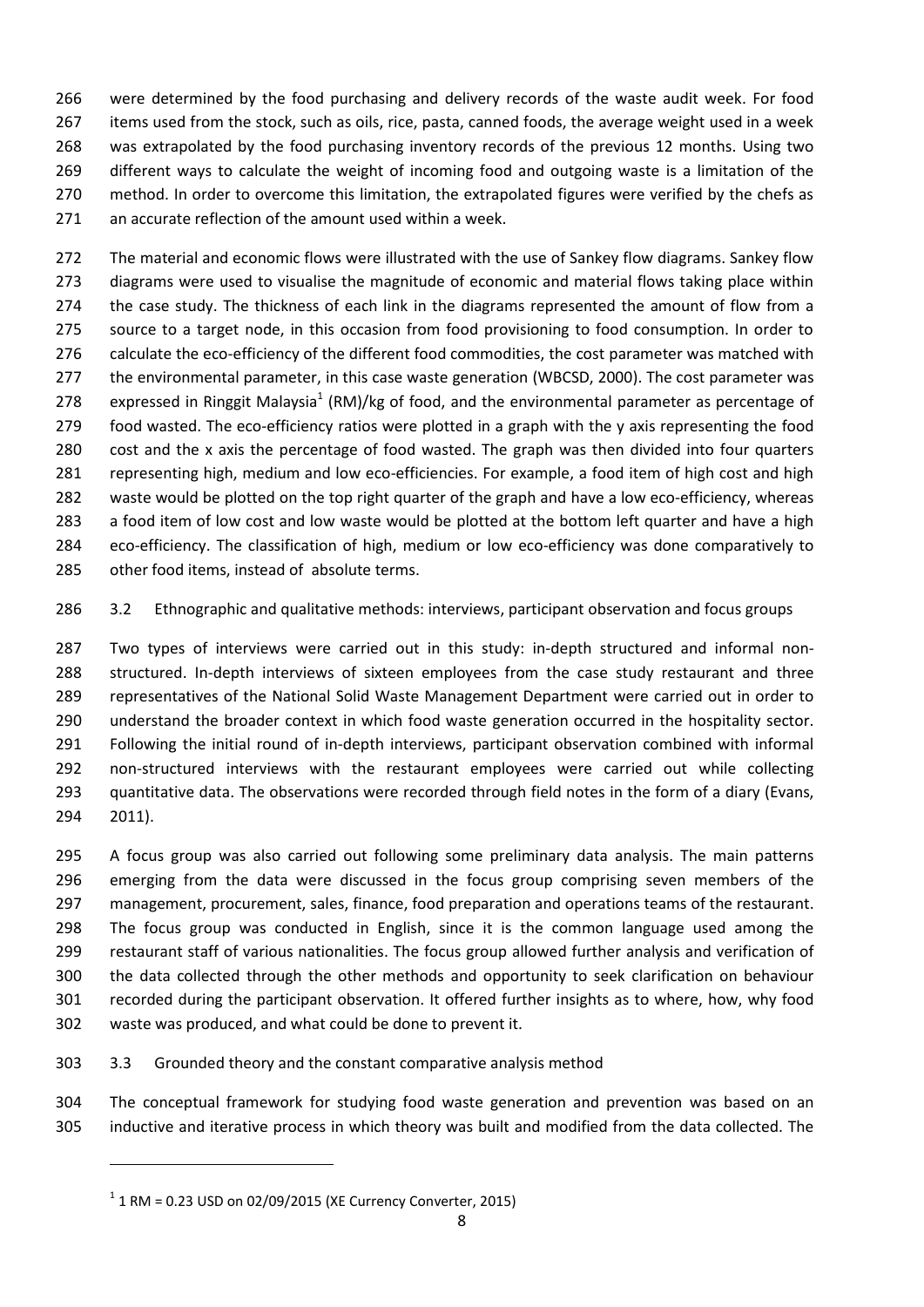constant comparative analysis method from grounded theory was applied by continually comparing sections of the data, to allow categories to emerge and for relationships between these categories to become apparent (Glaser and Strauss, 1967). The emerging categories were then modified into more abstract concepts. Theory was built by organising these concepts into logical frames. As new data 310 emerged, new concepts were added until a point of 'saturation' was reached whereby new data no longer contributed anything new. The theory that was developed through this process explained how, why and where food waste was produced and finally helped to identify the most promising measures for food waste prevention.

# 314 **4 Results and discussion**

 The case study of a restaurant operating within a five-star international hotel in Kuala Lumpur, Malaysia was used as an example to demonstrate how the proposed conceptual framework can be applied in a real research setting. The hotel consisted of 118 guest rooms and suites, spa and gym facilities, meeting and banquet facilities. The restaurant was selected as it provided full access for data collection, offered a mixture of cuisines and food service types (combination of buffet style and 320 'a la carte') for all three main meal times (breakfast, lunch, dinner) and catered for a variety of customers. The restaurant offered an opportunity to test how factors such as type of cuisine, food service style, meal times and customers, affected food waste generation.

 The case study focused on the main restaurant of the hotel and the six kitchens/ food preparation areas linked to it, serving food to an average of 172 customers per day. Breakfast was in the form of a buffet and catered primarily for the hotel guests, although walk-in customers were also accepted. 326 Lunch was in the form of a buffet between Monday and Saturday, and 'a la carte' every Sunday. 327 Dinner was in the form of 'a la carte' with the exception of Saturdays when special buffet events 328 were organised. The restaurant's operating hours were 6.30am - 11.00pm, Monday to Sunday. At the time of the study all waste from the hotel including food waste was being sent to landfill. Interviews with the National Solid Waste Management Department revealed that there were plans to introduce a separate food waste collection scheme and divert food waste from landfill into an anaerobic digestion plant.

333 4.1 Food waste generation patterns and drivers

334 On average 173kg of food waste per day was generated by the restaurant's operations (see [Table 2\)](#page-7-0).

335 As described in the methods section, food waste was divided into preparation waste, buffet leftover

336 and customer plate leftover waste..

|                                | Fri   | Sat   | Sun  | Mon   | Tue   | Wed   | Thu<br>02/05/14 03/05/14 04/05/14 05/05/14 06/05/14 07/05/14 08/05/14 | <b>Daily</b> | Stand.<br>averagedeviation |
|--------------------------------|-------|-------|------|-------|-------|-------|-----------------------------------------------------------------------|--------------|----------------------------|
| Customers<br>served per<br>day | 101.0 | 168.0 | 89.0 | 161.0 | 148.0 | 295.0 | 243.0                                                                 | 172.1        | 74.0                       |
| Preparation<br>waste (kg)      | 62.5  | 78.1  | 72.5 | 101.5 | 138.7 | 136.2 | 78.0                                                                  | 95.4         | 31.1                       |
| <b>Buffet</b><br>leftover(kg)  | 40.6  | 54.6  | 22.0 | 13.3  | 44.7  | 41.4  | 34.1                                                                  | 35.8         | 14.1                       |
| Customer<br>plate<br>leftover  | 16.4  | 46.6  | 54.6 | 31.3  | 34.5  | 47.3  | 49.9                                                                  | 40.1         | 13.4                       |

337 Table 2: Daily food waste generation in a week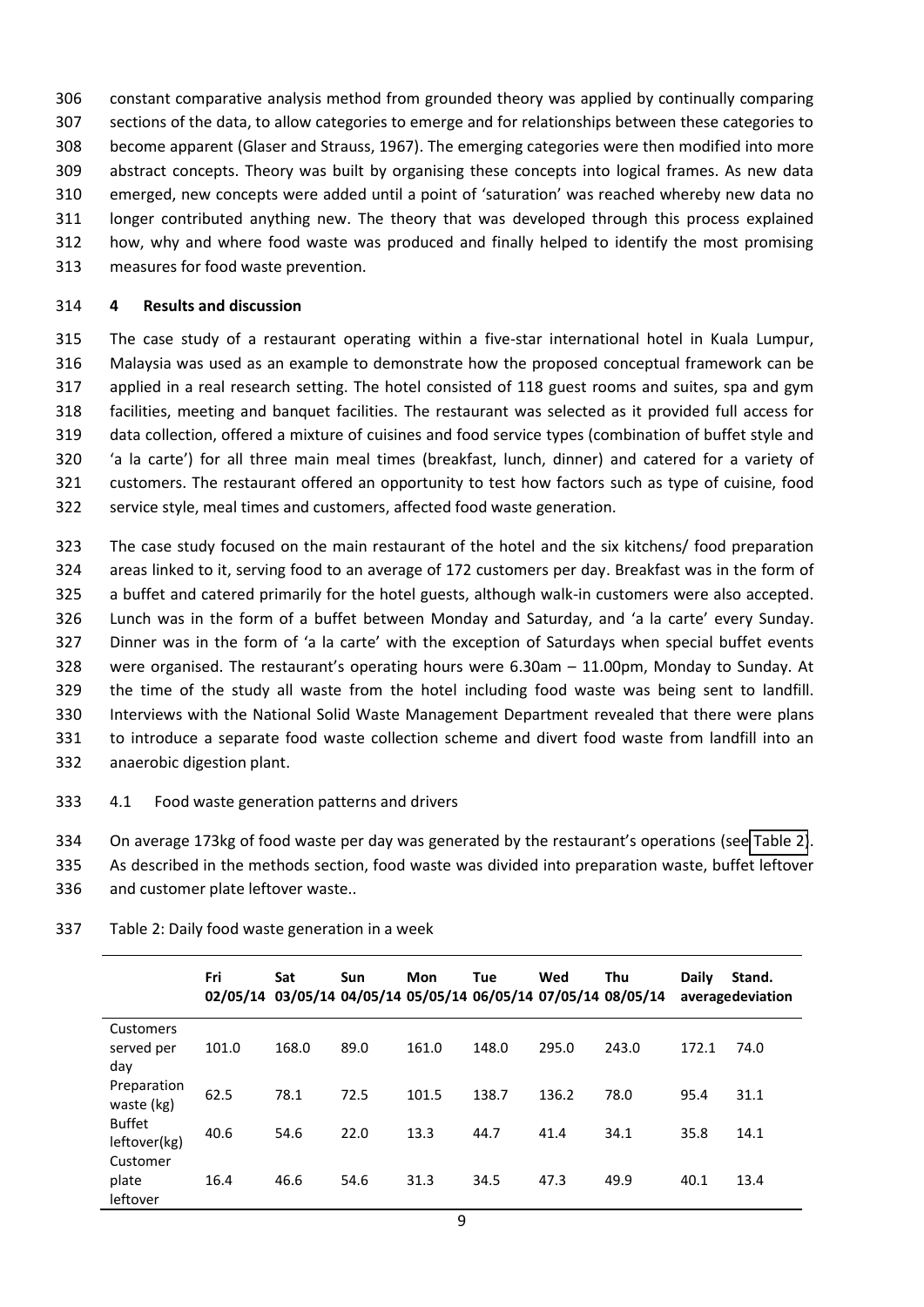| <b>Food waste</b><br>per<br>customer<br>(kg/person) | 1.2   | 1.1   | 1.7   | 1.0   | 1.5   | 0.8   | 0.7   | 1.1   | 0.4  |  |
|-----------------------------------------------------|-------|-------|-------|-------|-------|-------|-------|-------|------|--|
| Total food<br>waste (kg)                            | 118.5 | 179.3 | 149.1 | 160.6 | 217.9 | 224.9 | 162.0 | 173.2 | 37.8 |  |
| (kg)                                                |       |       |       |       |       |       |       |       |      |  |

<span id="page-9-0"></span> The amount of food waste per customer decreased with the number of customers served per day, due to economies of scale. Some variation in this pattern can be explained by the fact that part of the food preparation (and subsequently generation of preparation food waste) occurred on the day before, not on the actual day of a given event (e.g. on Tuesday some preparation was made for 343 Wednesday's buffet, which had the highest number of customers). This showed that the restaurant operations may be most efficient when it is operating at close to full capacity.

 The highest daily food waste generation per customer was recorded (1.70 kg per customer) on Sunday. On Sunday preparation waste per customer was the second highest recorded that week (0.8 347 kg per customer), in particular during lunch and dinner times when 'a la carte' service was offered (as 348 opposed to buffet service). This showed that 'a la carte' service produced more preparation waste per customer compared to buffet service. In addition, customer plate waste during lunch time was the highest recorded that week (1.37kg per customer). Observation of food consumption practices and informal discussions with staff revealed that on Sunday only one family of seven tourists on 352 vacation in Malaysia had 'a la carte' lunch. According to the waiter on duty that day, the leader of the family ordered food above what was required for seven people:

354 Waiter: "He ordered too much, you know for only seven people, 3 pizzas, 7 portions of nasi (rice), 3 355 whole chickens, starters, salads, bread, too much..."

356 Researcher: "Did you tell him it was too much? Did you advise him on the portion sizes?"

357 Waiter: "Yes, of course, but you know with customers you can't insist too much, they are the 358 customers. Also in some cultures the man has to provide for his family, his wives and children, and 359 show he can buy more than they need. This guy ordered 7 desserts afterwards and half of the food 360 on the table was not even touched. It's not right you know, but we can't do anything about that."

361 This is an example of many encountered in the study, where the customer's cultural beliefs were given as the reasons behind consumption practices (wasteful or otherwise). This example illustrated that food consumption practices have a direct impact on food waste generation patterns. In addition, it showed the anxiety food waste causes (for anxiety associated with food wasting in the household see Evans, 2011), in this case not even to the waste producer but to the waiter feeling uncomfortable with the wasteful practices of the customer.

 The average food waste generation per customer served is shown in [Table 3.](#page-9-0) These figures can serve as a benchmark for food waste generation, regardless whether many or only a few customers were 369 served at a particular time. The results suggested that the lunch time 'a la carte' meal had the highest food waste generation rate; however, this figure was based only on one meal time (Sunday 4/5/2014) which was a particularly wasteful occasion (see paragraph above). The breakfast buffet had the second highest food waste generation rate at 1.2 kg per customer served, followed by the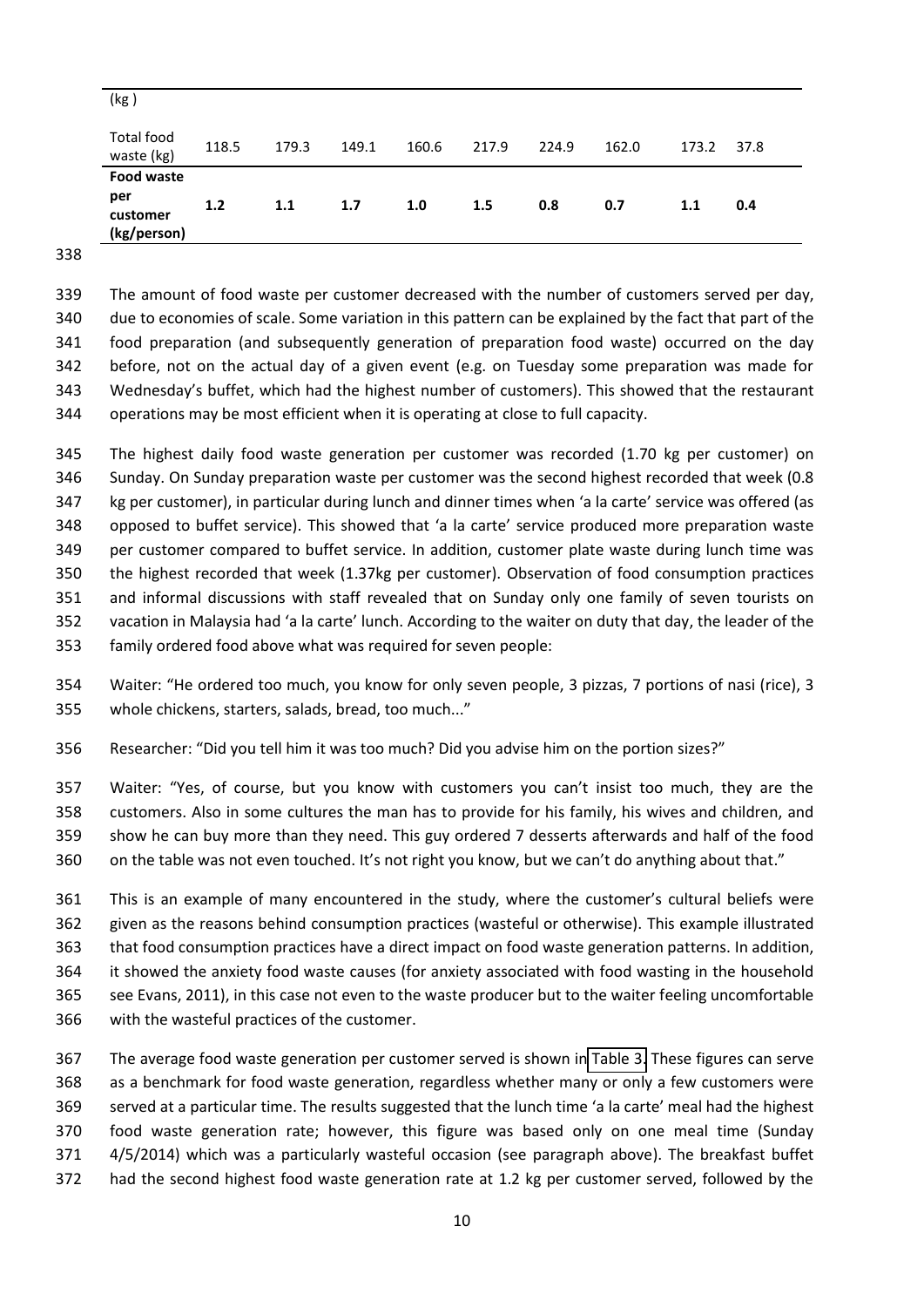- 373 lunch time buffet with 1.1kg per customer and dinner time buffet and 'a la carte' service, with 1kg
- 374 per customer. If the outlier of the lunch time 'a la carte' meal was excluded, the figures suggested
- 375 that buffet style service was overall more wasteful than 'a la carte' service. Buffet service had lower
- 376 preparation waste per customer rates, as explained by economies of scale; however, it produced
- 377 substantial amounts of buffet leftover, making it a more wasteful type of service.

|                                                           | <b>Breakfast</b><br>buffet | Lunch 'a la<br>carte' | Lunch<br><b>Buffet</b> | Dinner 'a la<br>carte' | <b>Dinner</b><br>buffet |
|-----------------------------------------------------------|----------------------------|-----------------------|------------------------|------------------------|-------------------------|
| Preparation waste per customer<br>(kg/person)             | 0.6                        | 0.8                   | 0.6                    | 0.6                    | 0.5                     |
| Customer plate leftover waste per<br>customer (kg/person) | 0.3                        | 1.4                   | 0.1                    | 0.3                    | 0.4                     |
| Buffet leftover waste per customer<br>(kg/person)         | 0.3                        | <b>NA</b>             | 0.4                    | <b>NA</b>              | 0.2                     |
| Total waste per customer (kg/person)                      | 1.2                        | 2.2                   | 1.1                    | 1.0                    | 1.0                     |

378 Table 3: Average food waste generation per customer served

### <span id="page-10-0"></span>379

 The patterns from the data in tables 2 and 3 and the subsequent observations of food preparation and consumption demonstrate how food waste generation was affected by the type of service 382 provided (for example 'a la carte' as opposed to buffet) and food consumption practices of the customer (as influenced by values and cultural beliefs). Food waste from buffet operations was highly dependent on the types of individual events and functions taking place every day, causing daily variations in the amount of food waste. In addition to the type of service provided, the nature of the restaurant was such that the majority of the food was cooked from scratch, using fresh ingredients and very few processed items. This lead to having all the preparation waste associated with a certain meal, produced within the restaurant and not in previous stages of the food supply chain, e.g. food processing industries.

 Another important feature of food waste generation was the percentages of avoidable and unavoidable fractions of food waste. As [Figure 2](#page-10-0) illustrates, 56% of all food waste generated in this case study was avoidable, which shows the significant scope for food waste prevention. At the preparation stage, the majority of food waste was unavoidable as it comprised of mainly inedible parts of foods, such as bones, seafood shells, inedible fruit skins and cores etc. Buffet leftover was 395 mainly edible, with an avoidable fraction of 94%. Food waste from the customer's plate was a mix of inedible parts such as bones, seafood shells etc., and edible surplus food. The unavoidable fraction measured in this case study (44% of total food waste) was significantly higher than the one Betz et al (2015) report (maximum 21% unavoidable fraction). This was due to the nature of the restaurant in this case study: high quality food prepared from scratch resulting in high preparation waste consisting of inedible parts such as bones and exotic fruit skins for example. The second reason was that, in this study, the possibly avoidable food waste fraction was reported within the unavoidable fraction. These type of variations, due to the subjective nature of definitions of avoidable and unavoidable fractions, as well as due to the extent which the restaurant used pre-prepared food, were acknowledged by Betz et al as well (2013).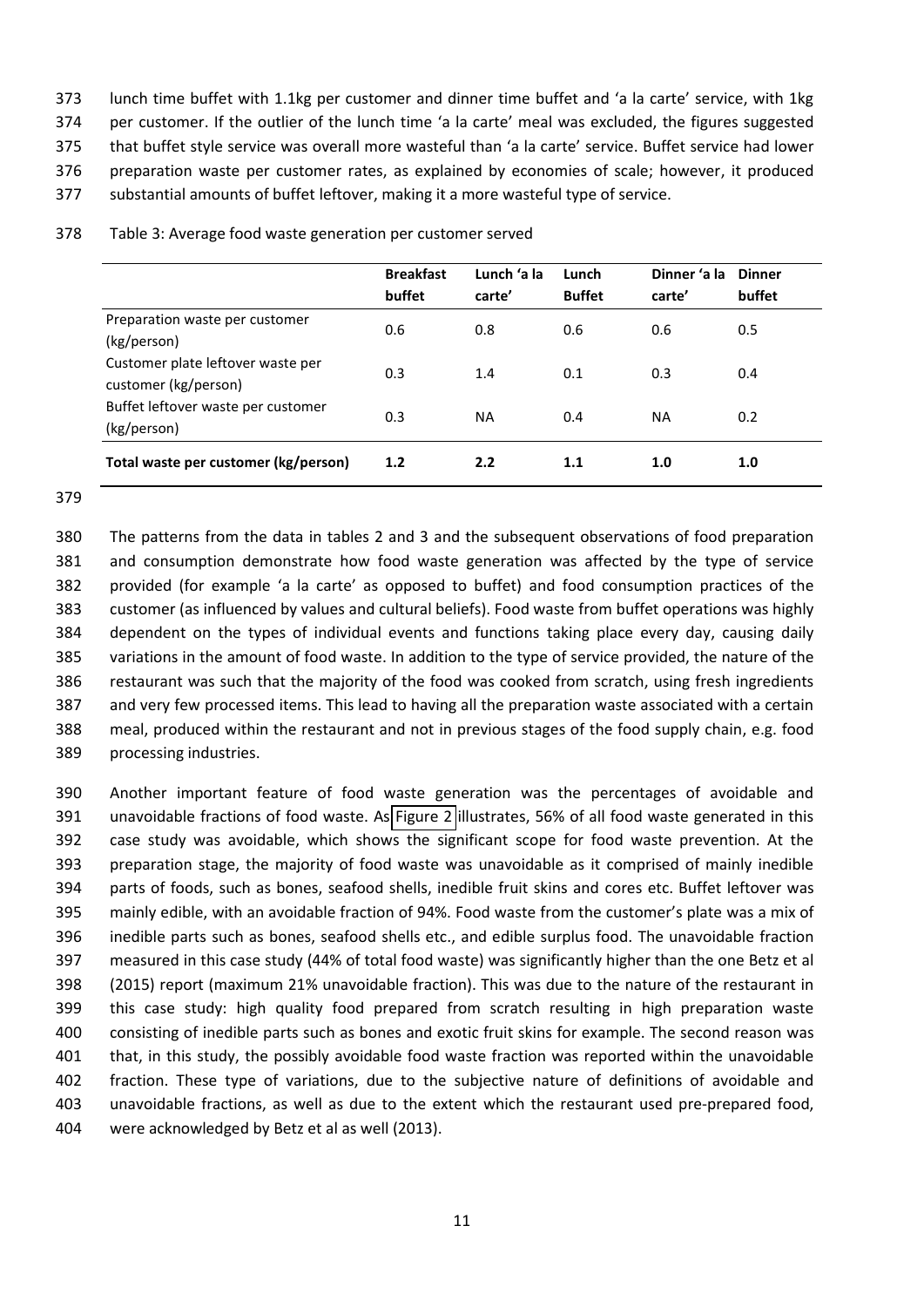

#### Figure 2: Avoidable and unavoidable food waste fractions of food waste

 The next step to the analysis involved the generation of three Sankey diagrams illustrating the economic and material flows from food provisioning to food consumption. According to the analysis of incoming food and the outgoing food waste, it was calculated that approximately 30% of purchased food was lost in the form of food waste (no re-use of surplus food waste was observed in this case study) (see [Figure 3\)](#page-11-0). In more detail, approximately 17% of food was lost during preparation, 7% as customer plate waste and 6% as buffet leftover waste. The total food waste rate was higher than the average 20% reported by Beretta et al (2013), however lower than the maximum food loss they encountered during their study, of 45% at a gourmet restaurant. In [Figure 3](#page-11-0) the liquid fraction was included within the incoming food, food consumed and food waste and it was not shown separately. Meat and dairy represented 10% and 8% of incoming food, however only 1% and 0.2% of these food commodities respectively left the restaurant in the form of waste (see [Figure 4\)](#page-12-0). However, vegetables, cereal and fruit represented the three most wasted food commodities. These 419 results corresponded to visual observations of the most commonly wasted food items, these being rice, noodles, cakes and desserts, as buffet left overs and customer plate waste, and fruit and vegetables as preparation waste. They also corresponded with reports by other studies (Betz et al., 2015).

<span id="page-11-0"></span> [Figure 5](#page-13-0) shows the economic flows that took place within the restaurant, broken down in the nine food commodity groups. This graph provides a different perspective to the previous graphs. It shows that although the liquid fraction was the most significant waste component in terms of weight (55% of total waste) it was not significant in economic terms. In contrast, cereal, vegetables, fruits, fish and seafood were the biggest economic losses of the system.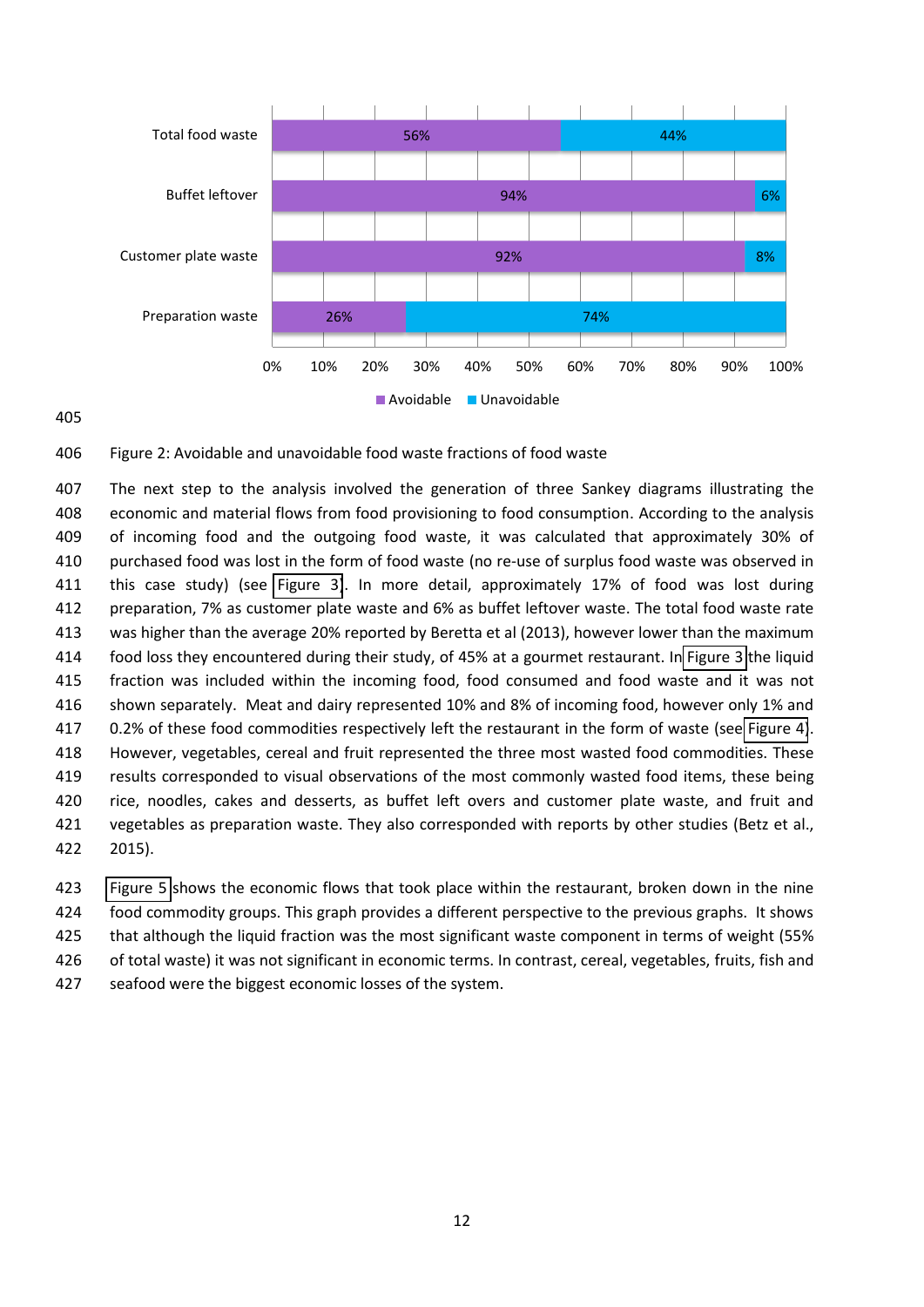| Incoming food |                             | Food consumed (72%)                                                           |
|---------------|-----------------------------|-------------------------------------------------------------------------------|
|               | Preparation waste (15.7%)   | Waste vegetables (8.3%)                                                       |
|               |                             | Waste cereal (7.6%)                                                           |
|               | Buffet leftover (6.2%)      | Waste fruit (7.3%)                                                            |
|               | Customer plate waste (6.6%) | Waste meat (2.6%)<br>Waste fish & seafood (1.9%)<br>Waste dairy & eqgs (0.8%) |

Figure 3: Material flows. Using the software by Bostok (2014)

<span id="page-12-0"></span>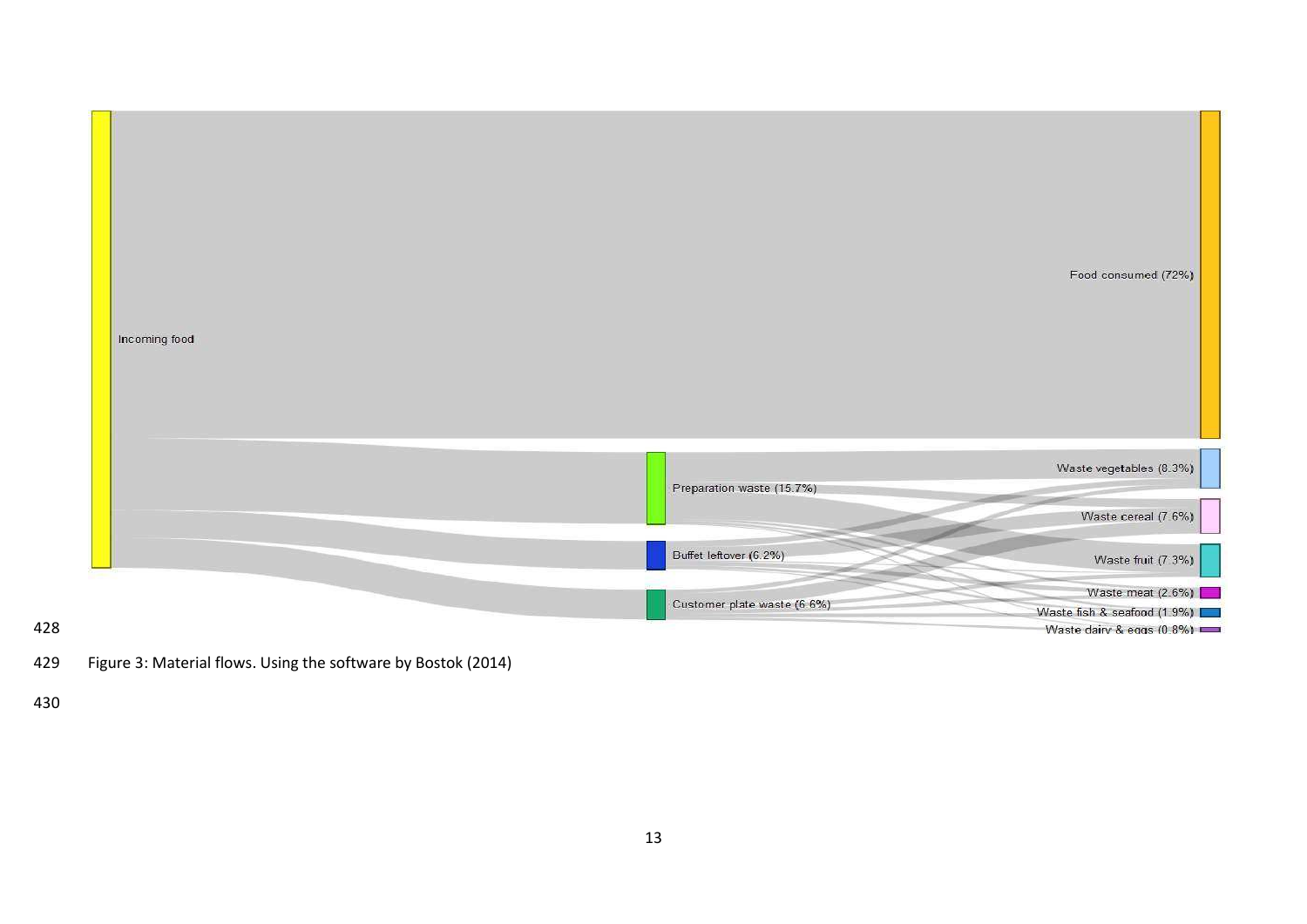| Liquids incl sauces (53%) | Food consumed (72%)                              |
|---------------------------|--------------------------------------------------|
| Meat (10%)                |                                                  |
| Cereal (9%)               |                                                  |
| Vegetables (8%)           | Liquid waste (16%)                               |
| Dairy (8%)                | Vegetables waste (4%)                            |
|                           | Cereal waste (3%)                                |
| Fruits (7%)               | Fruits waste (3%)                                |
|                           | Meat waste $(1%)$<br>Fish & seafood waste (0.8%) |
| Fish & seafood (3%)       | Oils & fats waste $(0.4)$ $\longrightarrow$      |
| $\Box$ Eggs (2%)          | Dairy waste (0.2%) -                             |
| Oils & fats $(2%)$        | Eggs waste (0.2%) -                              |

Figure 4: Material flows in terms of food commodities. Using the software by Bostok (2014)

<span id="page-13-0"></span>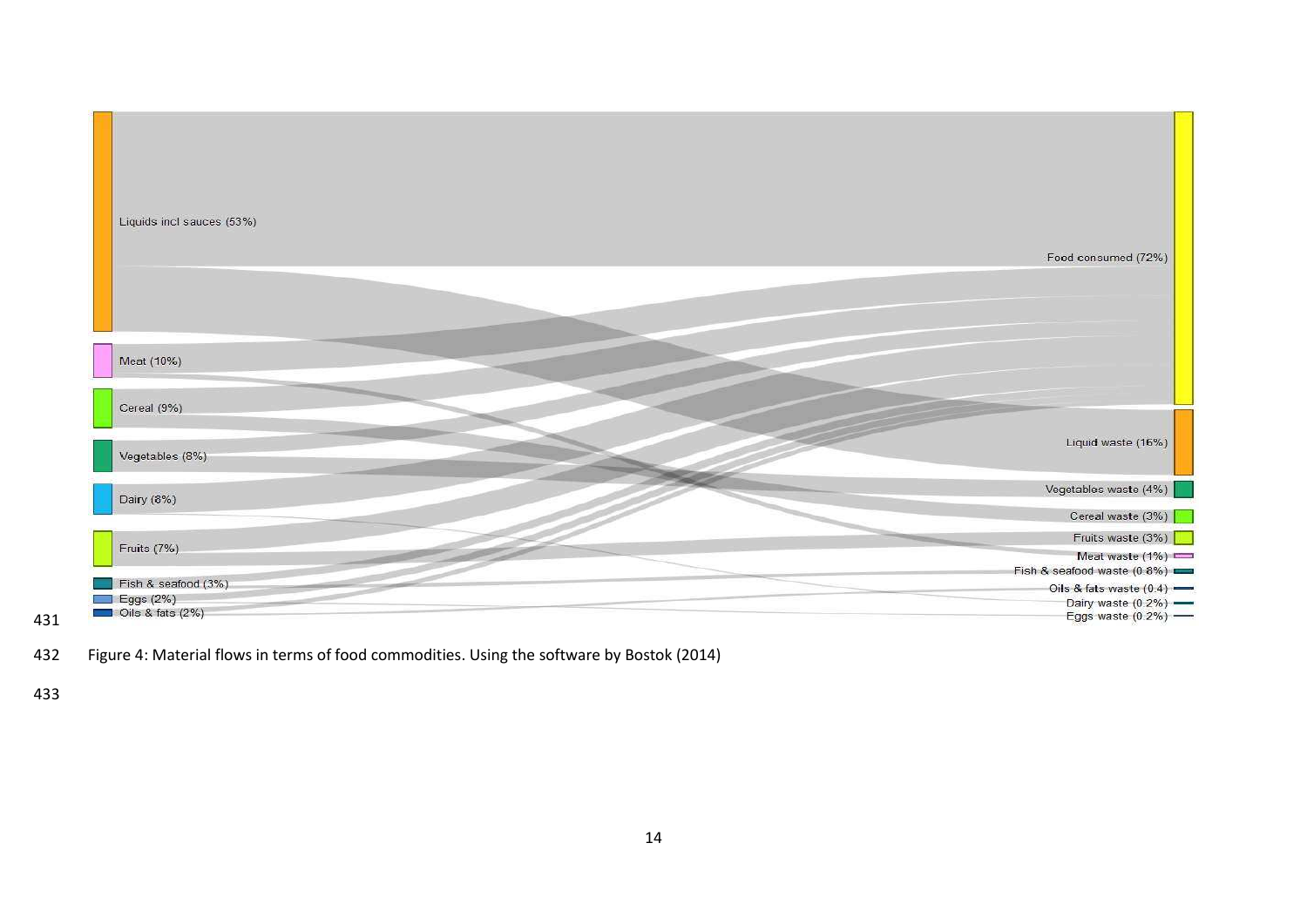| Cereal (25%)                       |                                                  |
|------------------------------------|--------------------------------------------------|
| Meat (19%)                         | Food consumed (68.7%)                            |
| Fish & seafood (14%)               |                                                  |
| Fruits (10%)                       | Waste cereal (9.6%)                              |
| Vegetables (10%)                   | Waste vegetables (5.1%)                          |
|                                    | Waste fruits (4.7%)                              |
| Dairy (8%)                         | Waste fish & seafood (4.5%)                      |
| Liquid fraction (incl sauces) (8%) | Waste meat $(3.7%)$                              |
|                                    | Waste liquid fraction (incl. sauces) (2.3%)      |
| Eggs (3%)                          | Waste oils & fats (0.8%)<br>Waste eggs $(0.4\%)$ |
| Oils & fats (3%)                   | Waste dairy $(0.1%)$ -                           |

<span id="page-14-0"></span>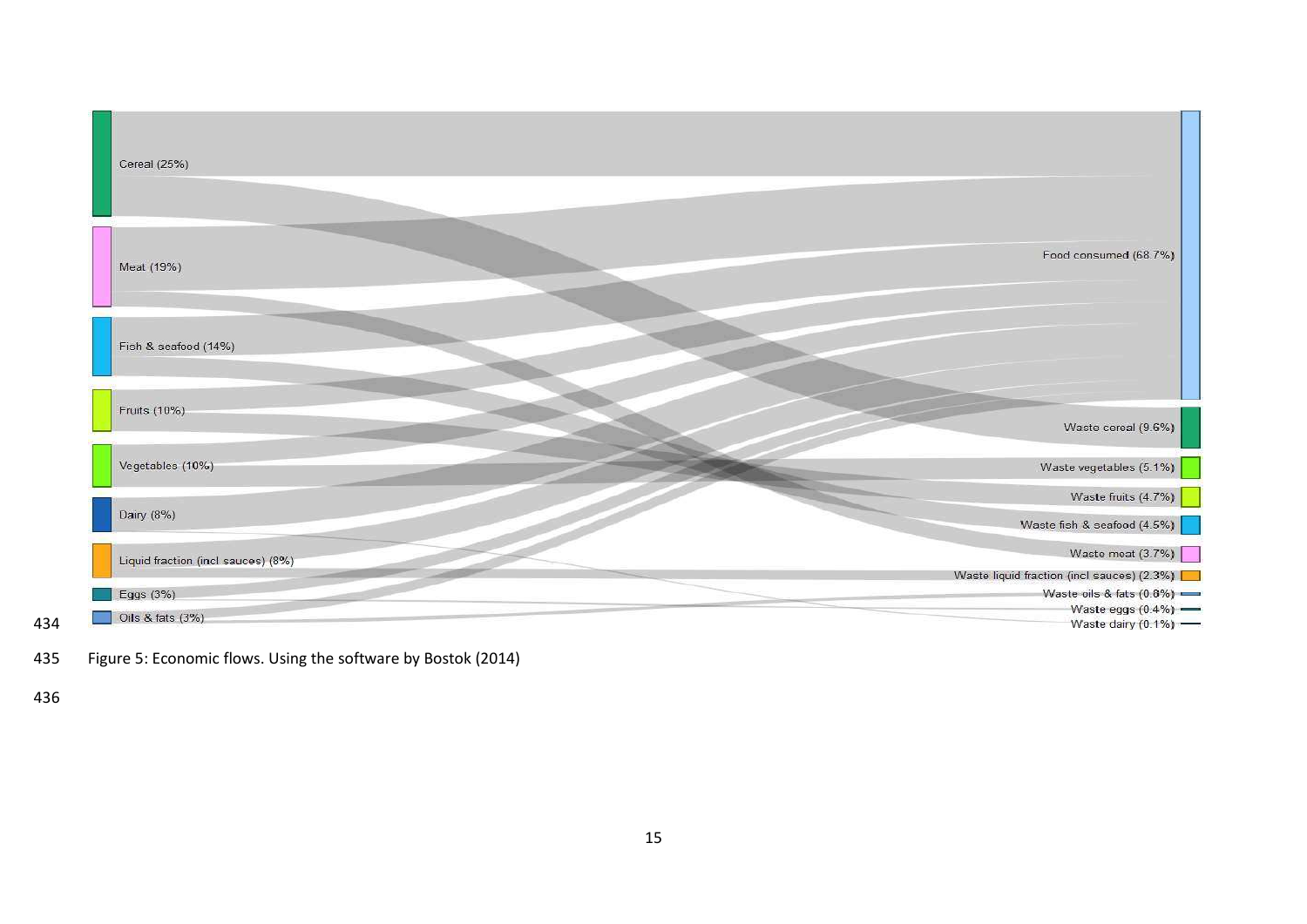The eco-efficiency analysis of the food commodities is presented in [Figure 6.](#page-14-0) Cereal, fish and seafood appear at the top right quarter of the graph, representing food commodities that are both costly and 439 generate high amounts of waste, hence have a lower eco-efficiency<sup>2</sup> than the other food commodities. Fruits, vegetables, sauces, oils and fats are relatively less costly even though they generated higher amount of waste, and could be classified as having a medium eco-efficiency 442 comparatively to the other food items. Meat, dairy, eggs, generated the least waste and were less costly when compared to the high cost foods such as fish and seafood, giving them a higher eco- efficiency rating. [Figure 6](#page-14-0) could help the restaurant focus and prioritise its food prevention strategy, 445 starting with low eco-efficiency items (high cost  $-$  high waste group), followed by the medium eco-446 efficiency items (low cost - high waste group), and finally the high eco-efficiency items (low cost -low waste group).



448

l

449 Figure 6: Eco-efficiency of food commodities

450 4.2 Food provisioning and restaurant operations as drivers of food waste generation

 Observations of the general procedures and practices outside the kitchen revealed a number of broader factors effecting food waste generation. These factors had to do with the way the restaurant operated and provisioned food. For example, in buffet operations food was prepared in advance. The quantity of food to be prepared was based on the reservations made and estimates of additional customers turning up on the day without any reservation. Accurate prediction of the number of customers to prepare food for was crucial in avoiding food surplus. In other words, if food was prepared for the actual number of customers being served, then food waste could be minimised. In order to achieve this, pre-booking was essential. This driver for food waste generation became apparent during the interview with the Head Chef of the restaurant:

 $2$  In this study cereal is a high cost food commodity group, due to the high cost per weight of bread, pastries and other bakery products included in this category. The restaurant buys these items prepared from a bakery, therefore preparation labour costs plus mark-up for convenience, are already included in their price. The cost of labour of the restaurant staff preparing food on site is not taken into account in the calculation of the food cost for items prepared on site. A more detailed eco-efficiency analysis could also consider preparation costs for food preparation.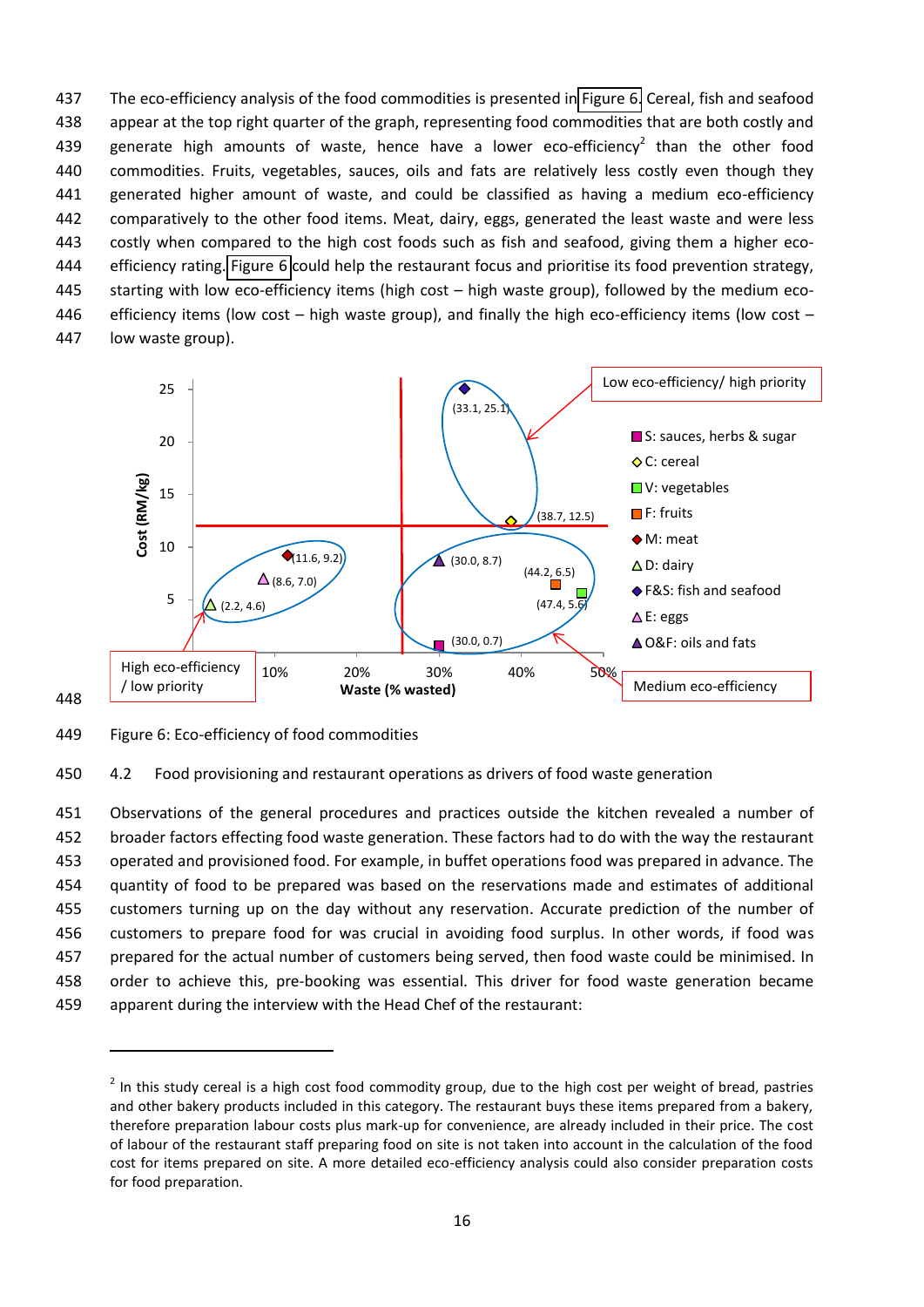- 460 Researcher: "Why do you think the buffet is more wasteful than the 'a la carte'?"
- 461 Chef: "You see this is an upmarket place, we need to make sure that the first and the last customer
- 462 that comes through that door gets the same variety of food and also sees the buffet full. That way he
- 463 feels he gets good value for money. We take bookings but we also accept 'walk-ins', and you can
- 464 never guess if a large group will come in suddenly just before we close the lunch buffet. So I need to
- 465 prepare at least 30% more food than what I need based on the bookings."
- 466 Researcher: "But then you end up wasting a lot of food"
- 467 Chef: "Well yes, but it's better to waste food than lose the customer right?"
- 468 This interview revealed how the restaurant's practice of preparing 30% more food than what was 469 required by the reservations led to food surplus. It also revealed that the food surplus served to 470 satisfy the customers' expectations for variety and 'value for money'. This strategy ensured the lunch 471 time buffet did not run out of food; however, it also contributed to excessive food surplus 472 production, which in turn led to significant buffet leftover food waste.
- 473 Another driver for food waste generation related to the restaurant's operation was uncovered 474 through participant observation and was later confirmed in interviews with the restaurant's 475 manager. This driver related to the strict policy on the maximum time duration food can be left on 476 the buffet. The policy specified that food items should not be left on the buffet for periods longer 477 than four hours. For example, if a dish was served during the breakfast buffet and it was not 478 consumed, it could not be served again during lunch time and had to be discarded. Although the 479 policy aimed to ensure the food served was fresh and safe for the customer's benefit, it led to 480 significant quantities of buffet leftover waste.
- 481 The focus group revealed another contributing factor to food waste generation due to poor 482 communication and coordination between the different departments in charge of bookings (sales 483 department), food provisioning (purchasing department), food preparation (kitchen), and operations 484 (waiting staff). This was especially relevant in instances where changes are made to the initial 485 booking. In the focus group discussion, it became apparent that effective communication and 486 coordination was sometimes problematic, especially since the different departments had different 487 and often conflicting priorities. The overall mission and values of the departments were the same 488 and in line with the restaurant's policy. However, when these values were translated into 489 department specific targets, conflicts became evident. An example of this was apparent within the 490 departmental evaluation system. An excerpt from the focus group explains how this became 491 apparent:
- 492 Kitchen staff: "...but when changes happen in the bookings, sales never let us know on time. They let 493 the client make last minute changes on the numbers and even the menu and we're the last ones to 494 know. By that point we have to act fast to change the preparation and then we waste a lot of food."
- 495 Researcher: "How do these changes effect the purchasing of food?"
- 496 Purchasing staff: "We take the orders from the kitchen on what they need a week before. We need 497 to keep costs down, so we can't make last minute changes to the order because then we won't get
- 498 the best price for the produce. We buy a bit more than what we need, you know especially for things
- 499 that keep longer, but if the booking changes then the kitchen has to deal with it."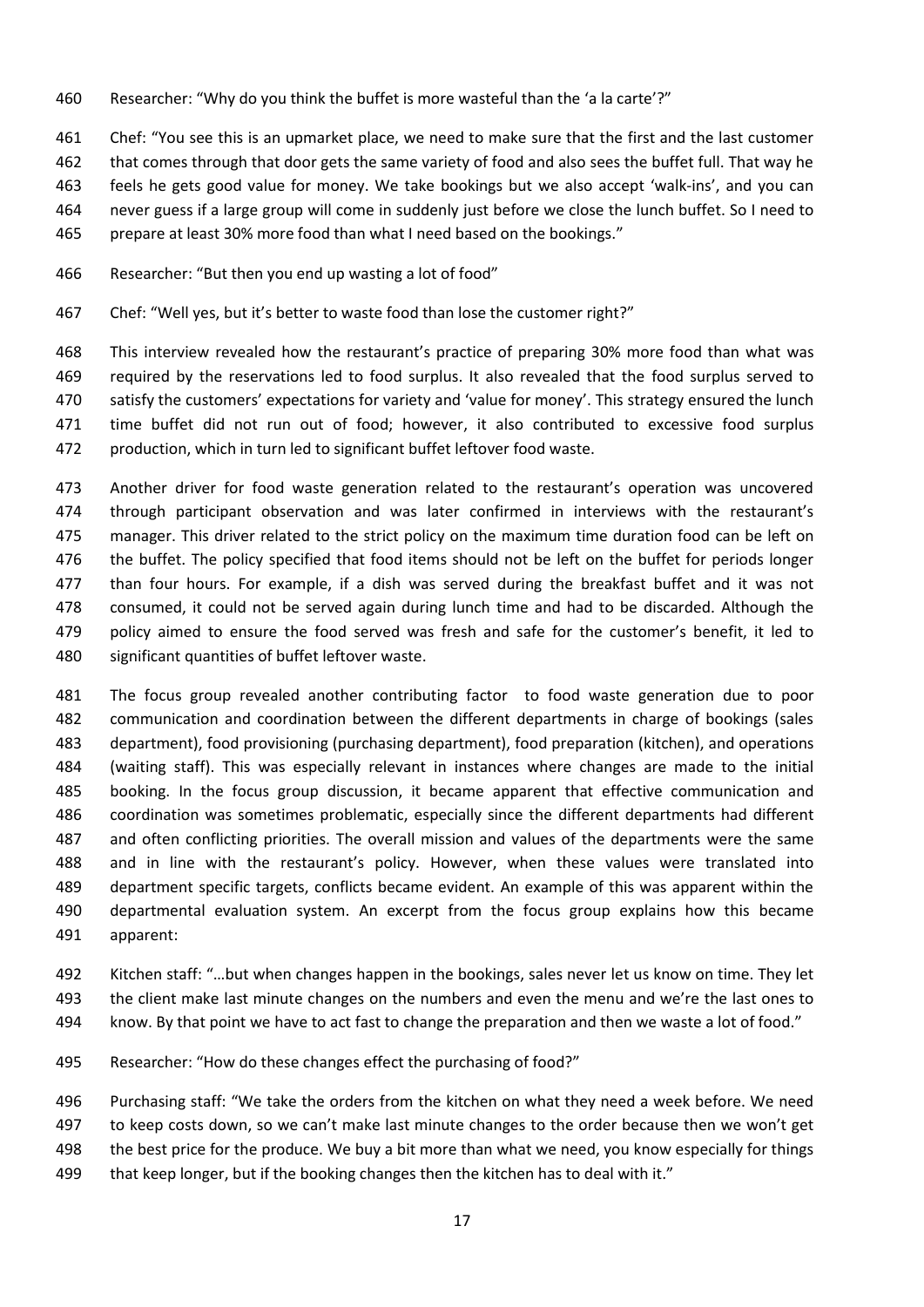500 Sales staff: "We know this causes problems in the kitchen, but we can't turn down the costumer 501 request. We need repeat business and if we start telling them they can't change the booking then

502 they'll not come back"

 The restaurant manager confirmed that the sales department was evaluated on the volume and economic value of bookings, the purchasing department on ensuring costs remained low, and the kitchen and operation staff on the quality of service and food, hence creating conflicts between the departments.

 The case study revealed the significant potential for food waste prevention in this particular restaurant, considering the high avoidable waste percentage (56%). A key recommendation for 509 preventing food waste is offering 'a la carte' rather than buffet style service; however, when buffet style service is offered operating at full capacity can maximize the benefits of economies of scale, and actively encouraging more accurate prediction of customer numbers rather than relying on preparing 30% surplus food could make the buffet less wasteful. Additional food waste prevention strategies include targeting the commonly wasted items such as fruits and vegetables by improving food preparation techniques, as well as the most commonly wasted dishes such as rice, noodles, cakes and desserts, by reducing portion sizes. Increasing the eco-efficiency of fish, seafood and cereals should also be a priority. Revisiting the blanket buffet food safety policy in order to allow chefs to decide on a case by case basis how long dishes should remain on the buffet has the potential for further food waste reductions. Re-aligning targets of the different departments in the restaurant and 519 connecting them back into the company's central values could result in better communication and coordination between the departments, which in turn has the potential for further food waste reduction.

# **5 Conclusions**

 This paper proposes a conceptual framework in investigating food waste in the hospitality sector. The conceptual framework can help to identify and explain patterns of food waste generation, and to establish the main drivers for it. The strength of this approach is demonstrated through a comprehensive case study of food waste generation in a hotel restaurant. The empirical data that emerged from the case study is one contribution of this study; however, the main contribution of this paper is the actual conceptual framework for studying food waste generation and prevention that was developed.

 The conceptual framework for studying food waste generation and prevention has an interdisciplinary nature, developed through integrating methods from ethnography and grounded theory, and complementing them with concepts and tools from industrial ecology. This synthesis of tools, methods and research strategies achieves what has been problematic so far: to link the biophysical flows of food provisioning and waste generation, with the social and cultural practices associated with food consumption. It demonstrates that food waste is intrinsically linked to the way we provision and consume food, the material and socio-cultural context of food consumption and food waste generation. Hence, food consumption and food waste generation should be studied together, rather than separately, in order to fully understand how, where and most importantly why food waste is generated. This understanding will then enable research to draw detailed, case specific food waste prevention plans addressing both the material and socio-economic aspects of food waste generation.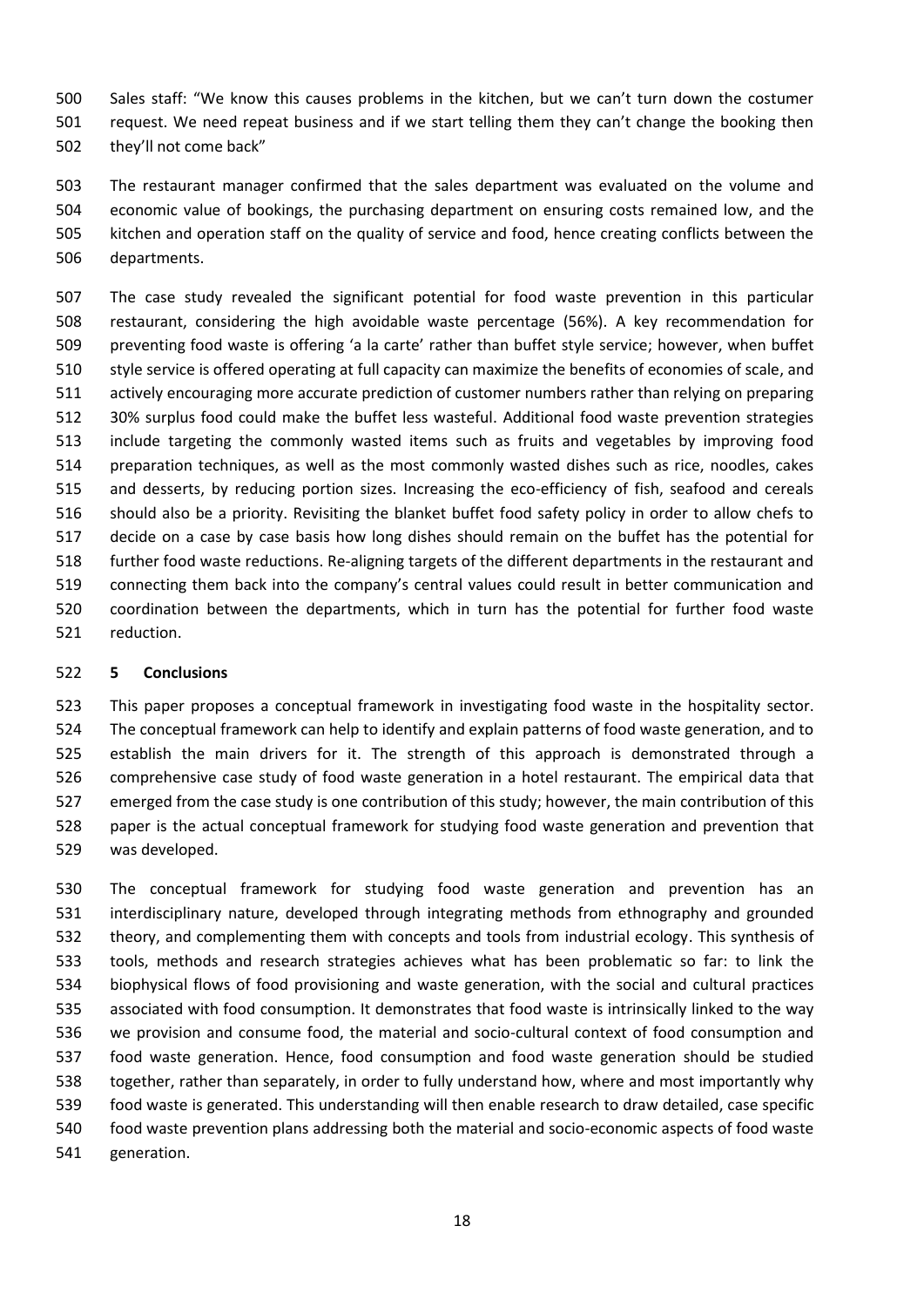- The conceptual framework presented in this paper has potential applications beyond the research
- field of food waste management. The interdisciplinary nature of this conceptual framework allows
- the researcher to combine qualitative and quantitative data collection and analysis tools, methods
- and research strategies, in order to understand a complex issue such as food waste. The conceptual
- framework can link biophysical flows with social and cultural practices that define research problems
- in fields that have in the past focused either on the material or the social aspects, but have fallen
- short of connecting the two. The framework should be applied as an adaptive approach, not as a set
- of rigid procedures, in other research contexts where understanding both the material and the social,
- cultural and economic aspects of the problem is essential in providing a comprehensive solution. As such, the conceptual framework can also be used to study for example food consumption and solid
- waste management. Applying the framework in other contexts can help refine it and verify it.

## **References**

- Ayres, R.U., 1989. Industrial metabolism, in: Ausukl, J.H., Sladovich, H.E. (Eds.), Technology and 555 Environment. National Academy Press, Washington, D.C., pp. 23-49.
- Baccini, P., Brunner, P.H., 1991. Metabolism of the anthroposphere. Springer-Verlag, Berlin.
- Beretta, C., Stoessel, F., Baier, U., Hellweg, S., 2013. Quantifying food losses and the potential for 558 reduction in Switzerland. Waste Manag. 33, 764-773. doi:10.1016/j.wasman.2012.11.007
- 559 Betz, A., Buchli, J., Göbel, C., Müller, C., 2015. Food waste in the Swiss food service industry -560 Magnitude and potential for reduction. Waste Manag. 35, 218-226. doi:10.1016/j.wasman.2014.09.015
- Bostok, M., 2014. Sankey diagrams software [WWW Document]. URL ramblings.mcpher.com (accessed 3.5.15).
- Brunner, P.H., Rechberger, H., 2003. Practical Handbook of Material Flow Analysis. Lewis Publishers, Florida.
- Bryant, A., Charmaz, K. (Eds. ., 2007. The SAGE Handbook of Grounded Theory, The SAGE Handbook of Grounded Theory. SAGE Publications Ltd, London.
- Charmaz, K., 2014. Constructing Grounded theory, 2nd ed. SAGE Publications Ltd, London.
- Cohen, M.J., 2015. Supplementing the conventional 3R waste hierarchy, in: Karin M., E. (Ed.), Waste Management and Sustainable Consumption: Reflections on Consumer Waste. Routledge, New York.
- Corbin, J., Strauss, A., 2008. Basics of Qualitative Research, 3rd ed. SAGE Publications Ltd, London.
- Crang, M., Cook, I., 2007a. Interviewing, in: Doing Ethnographies. SAGE Publications Ltd, London, pp. 574 60-90. doi:10.4135/9781849208949
- Crang, M., Cook, I., 2007b. Focus Groups, in: Doing Ethnographies. SAGE Publications Ltd, London, 576 pp. 90-103. doi:10.4135/9781849208949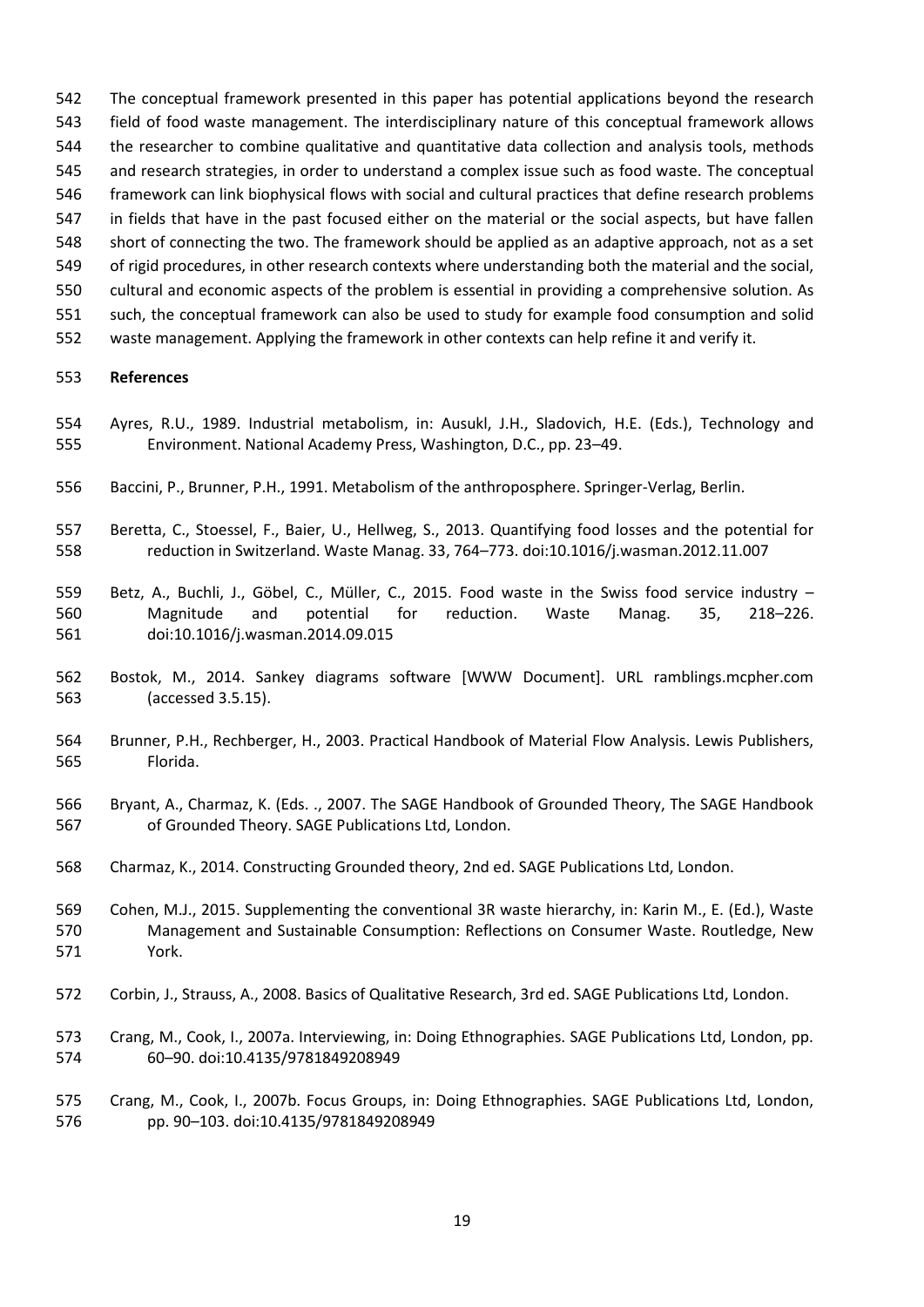- Delbridge, R., Kirkpatrick, I., 1994. Theory and practice of participant observation, in: Wass, V., Wells, P. (Eds.), Principles and Practice in Business and Management Research. Aldershot: Dartmouth, 579 pp. 35–62.
- Deutz, P., Ioppolo, G., 2015. From Theory to Practice: Enhancing the Potential Policy Impact of 581 Industrial Ecology. Sustainability 2259-2273. doi:10.3390/su7022259
- Edwards, F., Mercer, D., 2007. Gleaning from Gluttony: an Australian youth subculture confronts the 583 ethics of waste. Aust. Geogr. 38, 279-296. doi:10.1080/00049180701639174
- Emerson, R.M., Fretz, R.I., Shaw, L.L., 2001. Participant Observation and Fieldnotes, in: Handbook of 585 Ethnography. SAGE Publications Ltd, London, pp. 352-369. doi:10.4135/9781848608337
- Evans, D., 2014. Food Waste. Home Consumption, Material Culture and Everyday Life. Bloomsbury Academic, London.
- Evans, D., 2011. Beyond the Throwaway Society: Ordinary Domestic Practice and a Sociological 589 Approach to Household Food Waste. Sociology 46, 41–56. doi:10.1177/0038038511416150

 Evans, D., Campbell, H., Murcott, A., 2013. Waste matters: new perspectives on food and society, 1st ed. Wiley-Blackwell/ The Sociological Review, Oxford.

- FAO, 2014. Global Initiative on Food losses and Waste Reduction. Rome.
- 593 Fischer-Kowalski, M., Huttler, W., 1999. Society's Metabolism The Intellectual History of Materials Flow Analysis, Part II, 1970-1 998. J. Ind. Ecol. 2.
- Gabriel, R., Braune, A., 2005. Eco-efficiency Analysis: Applications and User Contacts. J. Ind. Ecol. 9, 596 19-21.
- Gai, R., Kuroiwa, C., Xu, L., Wang, X., Zhang, Y., Li, H., Zhou, C., He, J., Tang, W., 2009. Hospital 598 medical waste management in Shandong Province, China. Waste Manag. Res. 27, 336–342. doi:10.1177/0734242X09104384
- 600 Gardner, B., Abraham, C., 2007. What drives car use? A grounded theory analysis of commuters' 601 reasons for driving. Transp. Res. Part F Traffic Psychol. Behav. 10, 187-200. doi:10.1016/j.trf.2006.09.004
- Garrone, P., Melacini, M., Perego, A., 2014. Opening the black box of food waste reduction. Food 604 Policy 46, 129-139. doi:10.1016/j.foodpol.2014.03.014
- Gill, J., Johnson, P., 2002. Research methods for managers, 3rd ed. Sage Publications, London.
- Glaser, B., 1978. Theoretical sensitivity. Sociology Press, Mill Valley, CA.
- Glaser, B., Strauss, A., 1967. The discovery of grounded theory: strategies for qualitative research. Aldine DeGruyter, New York.
- 609 Gobo, G., 2008a. Doing Ethnography, in: Doing Ethnography. SAGE Publications Ltd, London, pp. 2– 15.
- 611 Gobo, G., 2008b. Method or Methodology ? Locating Ethnography in the Methodological Landscape, 612 in: Doing Ethnography. SAGE Publications Ltd, London, pp. 15-32. doi:10.4135/9780857028976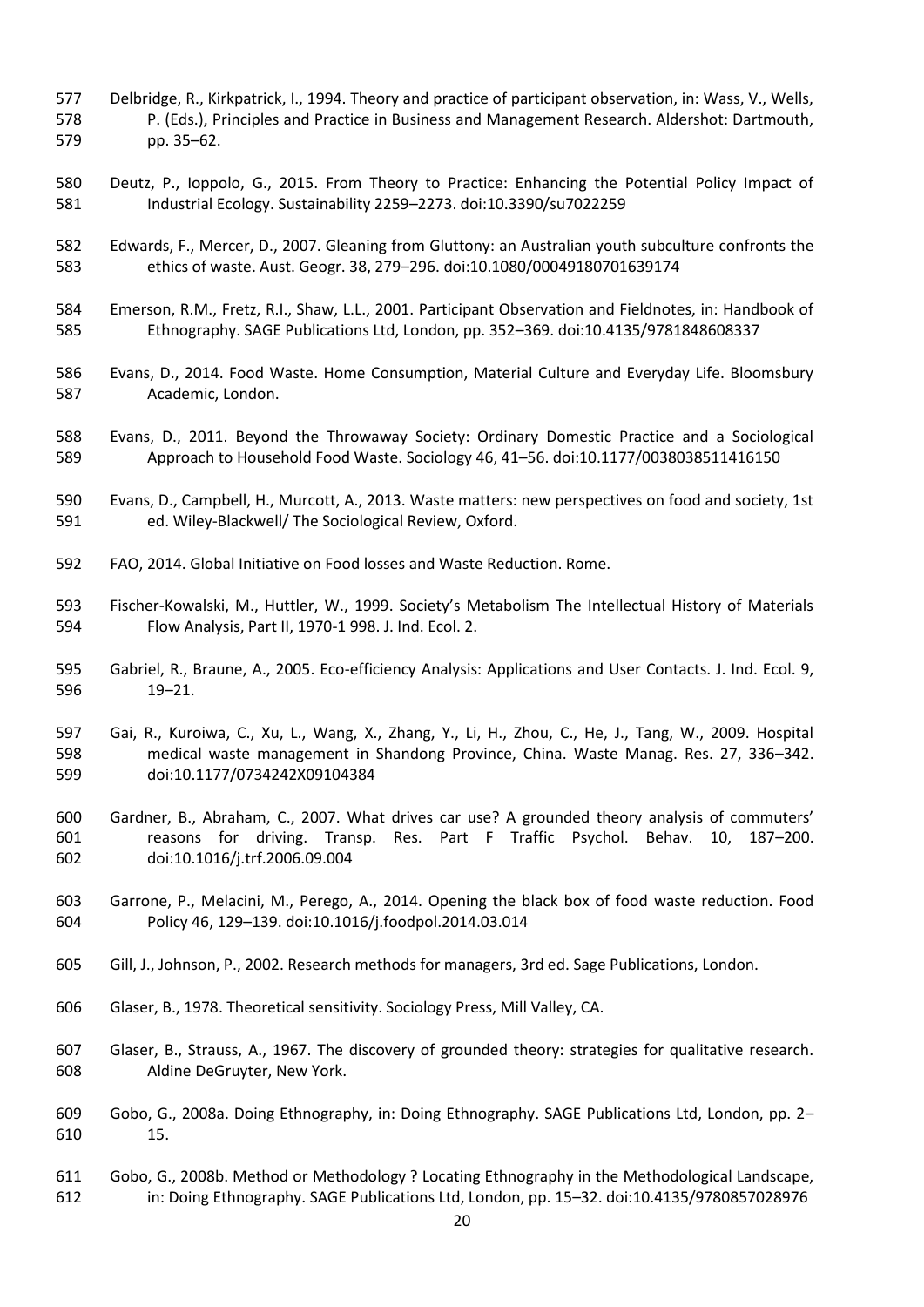- Goggins, G., Rau, H., 2015. Beyond calorie counting: Assessing the sustainability of food provided for public consumption. J. Clean. Prod. doi:10.1016/j.jclepro.2015.06.035
- Goonan, S., Mirosa, M., Spence, H., 2014. Getting a taste for food waste: A mixed methods ethnographic study into hospital food waste before patient consumption conducted at three 617 new zealand foodservice facilities. J. Acad. Nutr. Diet. 114, 63-71. doi:10.1016/j.jand.2013.09.022
- Graham-Rowe, E., Jessop, D.C., Sparks, P., 2014. Identifying motivations and barriers to minimising 620 household food waste. Resour. Conserv. Recycl. 84, 15-23. doi:10.1016/j.resconrec.2013.12.005
- Gregson, N., Crang, M., Laws, J., Fleetwood, T., Holmes, H., 2013. Moving up the waste hierarchy: Car boot sales, reuse exchange and the challenges of consumer culture to waste prevention. 624 Resour. Conserv. Recycl. 77, 97-107. doi:10.1016/j.resconrec.2013.06.005
- Gustavsson, J., Cederberg, C., Sonesson, U., Otterdijk, R. van, Meybeck, A., 2011. Global Food Losses and Food Waste. Extent, Causes and Prevention. Rome.
- Hetherington, K., 2004. Second-handedness: Consumption, Disposal and Absent Presence. Environ. 628 Plan. D Soc. Sp. 22, 157-173.
- Huppes, G., Ishikawa, M., 2005. A Framework for Quantified Eco-Efficiency Analysis. J. Ind. Ecol. 9, 630 25-41.
- Lozano, R., 2013. A holistic perspective on corporate sustainability drivers. Corp. Soc. Responsib. Environ. Manag. doi:10.1002/csr.1325
- Martin, M., Williams, I.D., Clark, M., 2006. Social, cultural and structural influences on household 634 waste recycling: A case study. Resour. Conserv. Recycl. 48, 357-395. doi:10.1016/j.resconrec.2005.09.005
- Mena, C., Terry, L. a., Williams, A., Ellram, L., 2014. Causes of waste across multi-tier supply 637 networks: Cases in the UK food sector. Int. J. Prod. Econ. 152, 144-158. doi:10.1016/j.ijpe.2014.03.012
- Newenhouse, S.C., Schmit, J.T., 2000. Qualitative methods add value to waste characterization 640 studies. Waste Manag. Res. 18, 105-114. doi:10.1177/0734242X0001800202
- Okazaki, W.K., Turn, S.Q., Flachsbart, P.G., 2008. Characterization of food waste generators: a Hawaii case study. Waste Manag. 28, 2483に94. doi:10.1016/j.wasman.2008.01.016
- Padfield, R., 2011. Neoliberalism and the polarizing water geographies of the Zambian Copperbelt. 644 Waterlines 30, 150-164.
- Padfield, R., Waldron, S., Drew, S., Papargyropoulou, E., Kumaran, S., Page, S., Gilvear, D., Armstrong, A., Evers, S., Williams, P., Zakaria, Z., Chin, S.Y.U.N., 2015. Research agendas for the sustainable 647 management of tropical peatland in. Environ. Conserv. 42, 73–83. doi:10.1017/S0376892914000034
- Papargyropoulou, E., Lozano, R., K. Steinberger, J., Wright, N., Ujang, Z. Bin, 2014. The food waste hierarchy as a framework for the management of food surplus and food waste. J. Clean. Prod. 76, 106に115. doi:10.1016/j.jclepro.2014.04.020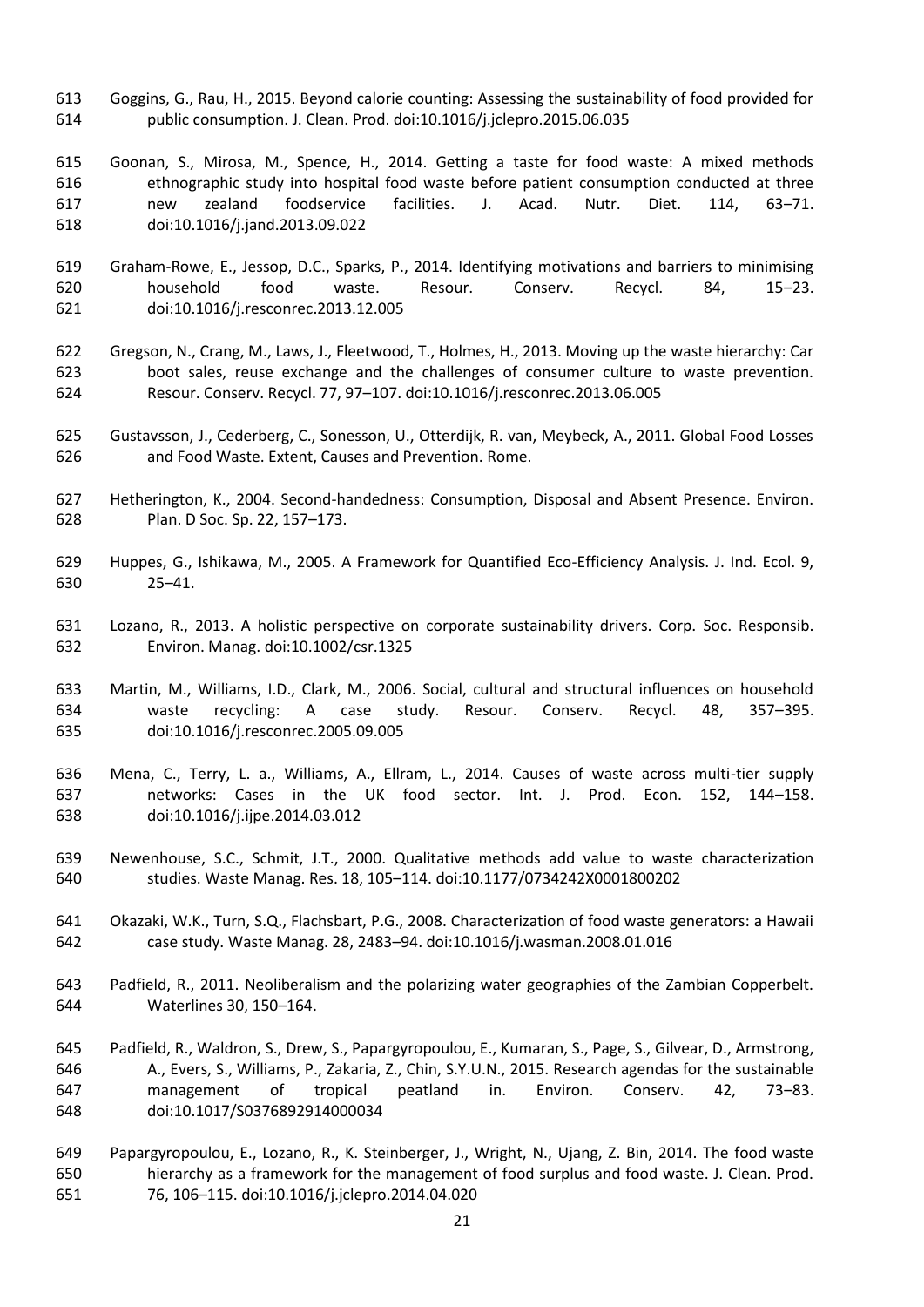- Parizeau, K., Massow, M. Von, Martin, R., 2015. Household-level dynamics of food waste production 653 and related beliefs, attitudes, and behaviours in Guelph, Ontario. Waste Manag. 35, 207-217. doi:10.1016/j.wasman.2014.09.019
- Pirani, S.I., Arafat, H. a., 2015. Reduction of Food Waste Generation in the Hospitality Industry. J. Clean. Prod. doi:10.1016/j.jclepro.2015.07.146
- 657 Pires, A., Martinho, G., Chang, N., 2011. Solid waste management in European countries : A review of 658 systems analysis techniques. J. Environ. Manage. 92, 1033-1050. doi:10.1016/j.jenvman.2010.11.024
- Quested, T.E., Marsh, E., Stunell, D., Parry, a. D., 2013. Spaghetti soup: The complex world of food 661 waste behaviours. Resour. Conserv. Recycl. 79, 43-51. doi:10.1016/j.resconrec.2013.04.011
- Quested, T.E., Parry, D., Easteal, S., Swannell, R., 2011. Food and drink waste from households in the 663 UK. Nutr. Bull. 36, 460-467. doi:10.1111/j.1467-3010.2011.01924.x
- Rieckhof, R., Bergmann, A., Guenther, E., 2014. Interrelating material flow cost accounting with management control systems to introduce resource efficiency into strategy. J. Clean. Prod. 2011. doi:10.1016/j.jclepro.2014.10.040
- Sahakian, M.D., Steinberger, J.K., 2011. Energy Reduction Through a Deeper Understanding of 668 Household Consumption: Staying Cool in Metro Manila. J. Ind. Ecol. 15, 31-48. doi:10.1111/j.1530-9290.2010.00305.x
- Saunders, M., Lewis, P., Thornhill, A., 2009. Research methods for business students, 5th editio. ed. Pearson Education Ltd, Harlow.
- Schmidt, M., 2008. The Sankey diagram in energy and material flow management Part II: 673 Methodology and current applications. J. Ind. Ecol. 12, 173-185. doi:10.1111/j.1530-9290.2008.00015.x
- 675 Seppäläa, J., Melanen, M., Mäenpää, I., Koskela, S., Tenhunen, J., Hiltunen, M.-R., 2005. How Can the 676 Eco-efficiency of a Region be Measured and Monitored? J. Ind. Ecol. 9, 117–130. doi:10.1162/108819805775247972
- Sherman Heyl, B., 2001. Ethnographic Interviewing, in: Handbook of Ethnography. SAGE Publications 679 Ltd, London, pp. 369-379. doi:10.4135/9781848608337
- Sustainable Restaurant Association, 2010. Too Good to Waste. Restaurant Food Waste Survey Report. London.
- Walsh, I., Holton, J. a, Bailyn, L., Fernandez, W., Levina, N., Glaser, B., 2015. What Grounded Theory 683 Is. A Critically Reflective Conversation Among Scholars. Organ. Res. Methods 1–19. doi:10.1177/1094428114565028
- WBCSD, 2000. Eco-efficiency. Creating more value with less impact.
- Wilkie, A., Graunke, R., Cornejo, C., 2015. Food Waste Auditing at Three Florida Schools. Sustainability 7, 1370に1387. doi:10.3390/su7021370
- WRAP, 2013. Waste prevention reviews in the food and drink sector. Banbury.